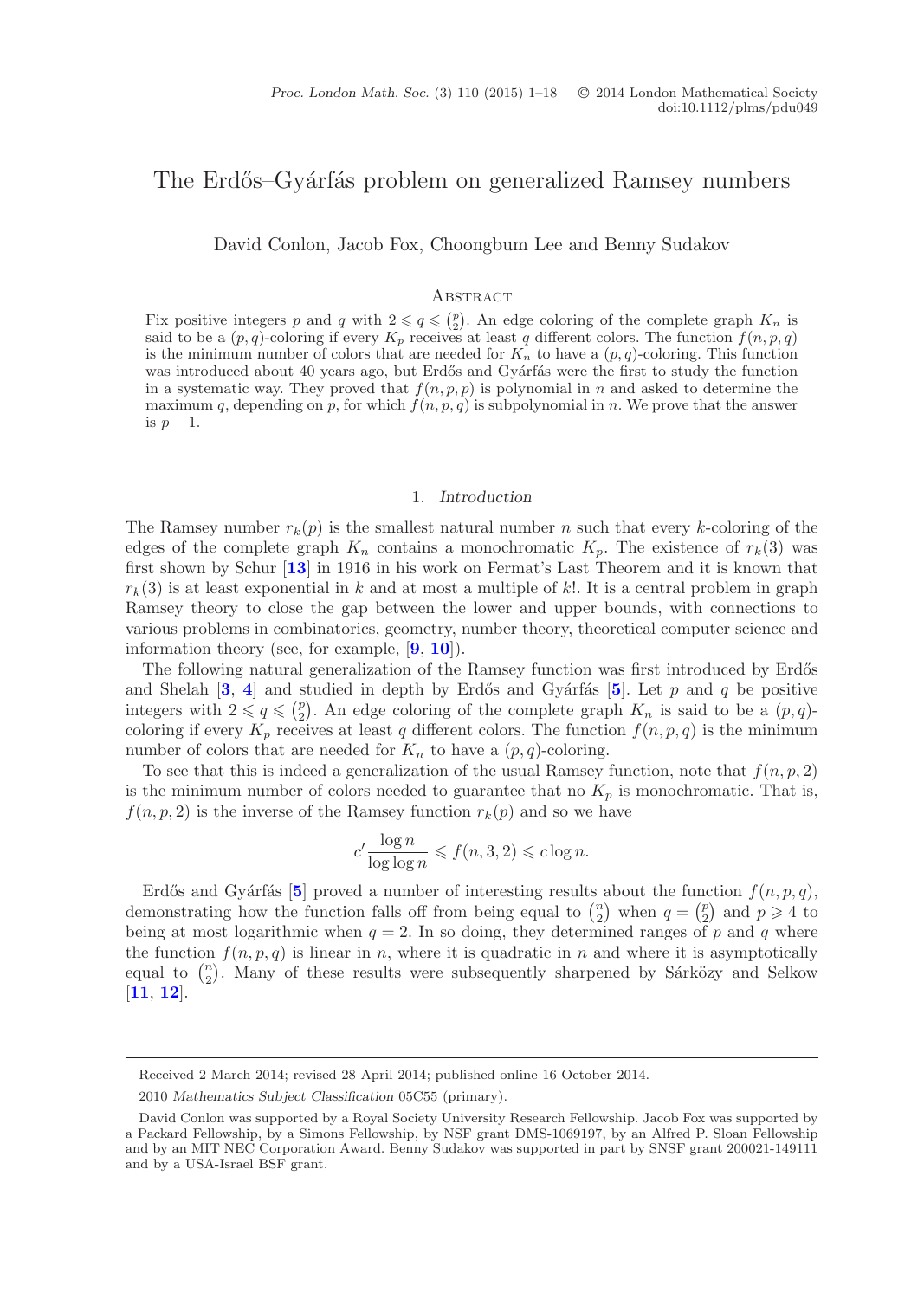One simple observation made by Erdős and Gyárfás is that  $f(n, p, p)$  is always polynomial in n. To see this, it is sufficient to note that if a coloring uses fewer than  $n^{1/(p-2)} - 1$  colors, then it necessarily contains a  $K_p$  which uses at most  $p-1$  colors. For  $p=3$ , this is easy to see since one only needs that some vertex has at least two neighbors in the same color. For  $p = 4$ , we have that any vertex will have at least  $n^{1/2}$  neighbors in some fixed color. But, since there are fewer than  $n^{1/2} - 1$  colors on this neighborhood of size at least  $n^{1/2}$ , the case  $p = 3$  implies that it contains a triangle with at most two colors. The general case follows similarly.

Erdős and Gyárfás [[5](#page-16-4)] asked whether this result is best possible, that is, whether  $q = p$ is the smallest value of q for which  $f(n, p, q)$  is polynomial in n. For  $p = 3$ , this is certainly true, since we know that  $f(n, 3, 2) \leq c \log n$ . However, for general p, they were only able to show that  $f(n, p, \lceil \log p \rceil)$  is subpolynomial, where here and throughout the paper we use log to denote the logarithm taken base 2. This left the question of determining whether  $f(n, p, p - 1)$ is subpolynomial wide open, even for  $p = 4$ .

The first progress on this question was made by Mubayi [**[8](#page-16-5)**], who found an elegant construction which implies that  $f(n, 4, 3) \leq e^{c\sqrt{\log n}}$ . This construction was also used by Eichhorn and Mubayi [[2](#page-16-6)] to demonstrate that  $f(n, 5, 4) \leqslant e^{c\sqrt{\log n}}$ . More generally, they used the construction to show that  $f(n, p, 2\lceil \log p \rceil - 2)$  is subpolynomial for all  $p \ge 5$ .

In this paper, we answer the question of Erdős and Gyárfás positively for all  $p$ . That is, we prove that  $f(n, p, p-1)$  is subpolynomial for all p. Quantitatively, our main theorem is the following.

THEOREM 1.1. *For all natural numbers*  $p \ge 4$  *and*  $n \ge 1$ ,  $f(n, p, p - 1) \leqslant 2^{16p(\log n)^{1 - 1/(p-2)} \log \log n}.$ 

In Section 2, we define our  $(p, p - 1)$ -coloring by a recursive procedure. We begin by reviewing Mubayi's (4, 3)-coloring, as it is the base case of our recursion. The formal proof of the fact that our coloring is indeed a  $(p, p - 1)$ -coloring is quite technical and thus we first give an outline of the proof in Section 3. Then, in Section 4, we establish some properties of the coloring. Finally, in Section 5, we prove that the coloring given in Section 2 is a  $(p, p - 1)$ -coloring. We will conclude with some further remarks.

*Notation.* For vectors  $v \in X^{t_1+t_2}$ ,  $v_1 \in X^{t_1}$ ,  $v_2 \in X^{t_2}$ , we will often use the notation

$$
v=(v_1,v_2)
$$

in order to indicate that the *i*<sup>th</sup> coordinate of v is equal to the *i*<sup>th</sup> coordinate of v<sub>1</sub> for  $1 \le i \le t_1$ and the  $(t_1 + j)$ th coordinate of v is equal to the jth coordinate of  $v_2$  for  $1 \leq j \leq t_2$ . We will use<br>cimilar notation for several vectors. Throughout the paper, lex denotes the base 2 lexarithm similar notation for several vectors. Throughout the paper, log denotes the base 2 logarithm. For the sake of clarity of presentation, we systematically omit floor and ceiling signs whenever they are not essential.

# 2. *The coloring construction*

The purpose of this section is to define the coloring used to prove Theorem 1.1. The coloring can be considered as a generalization of (a variant of) Mubayi's (4, 3)-coloring. We therefore first introduce this coloring and then redefine it in a way that can be naturally extended. We then present the coloring used to prove Theorem 1.1. As it is a rather involved recursive definition, we give an example to illustrate it. We conclude the section by establishing a bound on the number of colors used in this coloring. In the following sections, we will show that this coloring is a  $(p, p - 1)$ -coloring, completing the proof.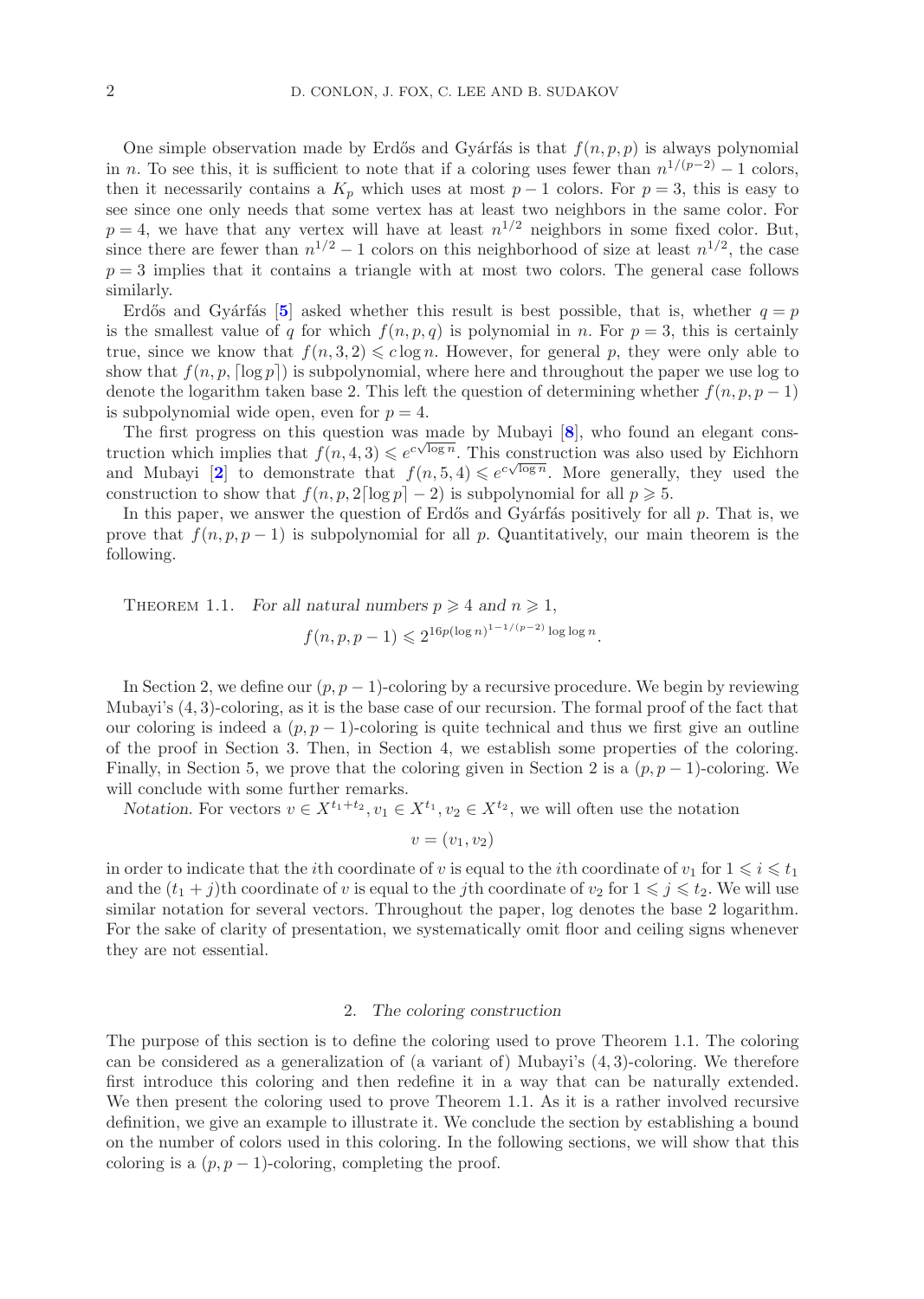## 2.1. *Mubayi's* (4, 3)*-coloring*

Let  $N = m^t$  for some integers m and t. Suppose that we are given two distinct vectors  $v, w \in$  $[m]^t$  of the form  $v = (v_1, \ldots, v_t)$  and  $w = (w_1, \ldots, w_t)$ . Define

$$
c(v, w) = (\{v_i, w_i\}, a_1, \dots, a_t),
$$

where i is the least coordinate in which  $v_i \neq w_i$  and  $a_j = 0$  if  $v_j = w_j$  and  $a_j = 1$  if  $v_j \neq w_j$ . If  $v = w$ , define

$$
c(v, v) = 0.
$$

Note that c is a symmetric function. This is a variant of Mubayi's coloring and can be proved to be a  $(p, p - 1)$ -coloring for small values of p.

One might suspect that this is a  $(p, p - 1)$ -coloring for large integers p as well, but, unfortunately, it fails to be a  $(26, 25)$ -coloring (and a  $(p, p - 1)$ -coloring for all  $p \ge 26$ ) for the following reason. Consider the set  $\{1, 2, 3\}^3$ . This set has  $3^3 = 27$  elements and at most  $3 \cdot 2^3 = 24$  colors are used in coloring this set. Therefore, we can find 26 vertices with at most 24  $3 \cdot 2 = 24$  colors are used in coloring this set. Therefore, we can find 20 vertices with at most 24 colors within the set. Moreover, for every fixed p and large enough N, letting  $s = \lceil \sqrt{\log p} \rceil$ , the set  $S = \{1, 2, ..., 2^s\}^s$  has cardinality  $2^{s^2} \geq p$  and uses at most  $\binom{2^s}{2}$ <br>and for large enough m and t is a subset of  $[m]^t$ . Hence, this edg  $2^s < 2^{3s} \leqslant 2^{6\sqrt{\log p}}$  colors and, for large enough m and t, is a subset of  $[m]^t$ . Hence, this edge coloring of the complete graph on [N] fails to be a  $(p, 2^{6\sqrt{\log p}})$ -coloring.

# 2.2. *Redefining Mubayi's coloring*

Before proceeding further, let us redefine the coloring given above from a slightly different perspective. We do this to motivate the  $(p, p - 1)$ -coloring which we use to establish Theorem 1.1. Let  $m = 2^{r_1}$  and, abusing notation, identify the set  $[m]$  with  $\{0,1\}^{r_1}$ . Let  $r_2 = r_1t$  for some positive integer t. Suppose that we are given two vectors  $v, w \in [m]^t = \{0, 1\}^{r_1 t}$ . We decompose  $v$  as  $v = (v_1^{(1)}, \ldots, v_t^{(1)})$ , where  $v_i^{(1)} \in \{0, 1\}^{r_1}$  for  $i = 1, 2, \ldots, t$ , and similarly decompose w. The function c was defined as follows: function  $c$  was defined as follows:

$$
c(v, w) = (\{v_i^{(1)}, w_i^{(1)}\}, a_1, \dots, a_t),
$$

where i is the least coordinate in which  $v_i^{(1)} \neq w_i^{(1)}$  and, for  $j = 1, 2, ..., t$ ,  $a_j$  represents whether  $v_j^{(1)} = w_j^{(1)}$  or not. If  $v = w$ , then  $c(v, v) = 0$ .

Define  $h_1$  as the first coordinate of c. That is,  $h_1(v, w) = \{v_i^{(1)}, w_i^{(1)}\}$  (we let  $h_1(v, v) = 0$  for property of  $v_i$  is  $h_i$  , we have  $h_i$  and  $v_i$  and  $v_i$  and  $v_i$  and  $v_i$  and  $v_i$  and  $v_i$  and  $v_i$  and  $v_i$  and convenience). Note that  $h_1$  takes a pair of vectors of length  $r_2 = r_1 t$  as input and outputs a pair of vectors of length  $r_1$ .

For two vectors  $x, y \in \{0, 1\}^{r_1}$  of the form  $x = (x_1, \ldots, x_{r_1}), y = (y_1, \ldots, y_{r_1}),$  define the function  $h_0$  as follows. We have  $h_0(x, x) = 0$  for each x and, if  $x \neq y$ , then  $h_0(x, y) = \{x_i, y_i\}$ , where i is the minimum index for which  $x_i \neq y_i$ . Since all  $x_i$  and  $y_i$  are either 0 or 1, there are only two possible outcomes for  $h_0$ , 0 if the two vectors are equal and  $\{0, 1\}$  if they are not equal. Note that  $h_0$  takes a pair of vectors of length  $r_1$  as input and outputs a pair of vectors of length  $r_0 = 1$ . Thus, both  $h_1$  and  $h_0$  are functions which record the first 'block' that is different. The difference between the two functions lies in their interpretation of 'block': for  $h_1$  it is a subvector of length  $r_1$  and for  $h_0$  it is a subvector of length  $r_0$ .

Summarizing, we see that  $c$  is equivalent to the coloring  $c'$  given by

$$
c'(v, w) = (h_1(v, w), h_0(v_1^{(1)}, w_1^{(1)}), \dots, h_0(v_t^{(1)}, w_t^{(1)})).
$$

Informally, we first decompose the given pair of vectors v and w into subvectors of length  $r_2$ and apply  $h_1$  (we observe only a single subvector in this case since v and w themselves are vectors of length  $r_2$ ). Then we decompose v and w into subvectors of length  $r_1$  and apply  $h_0$ to each corresponding pair of subvectors of  $v$  and  $w$ .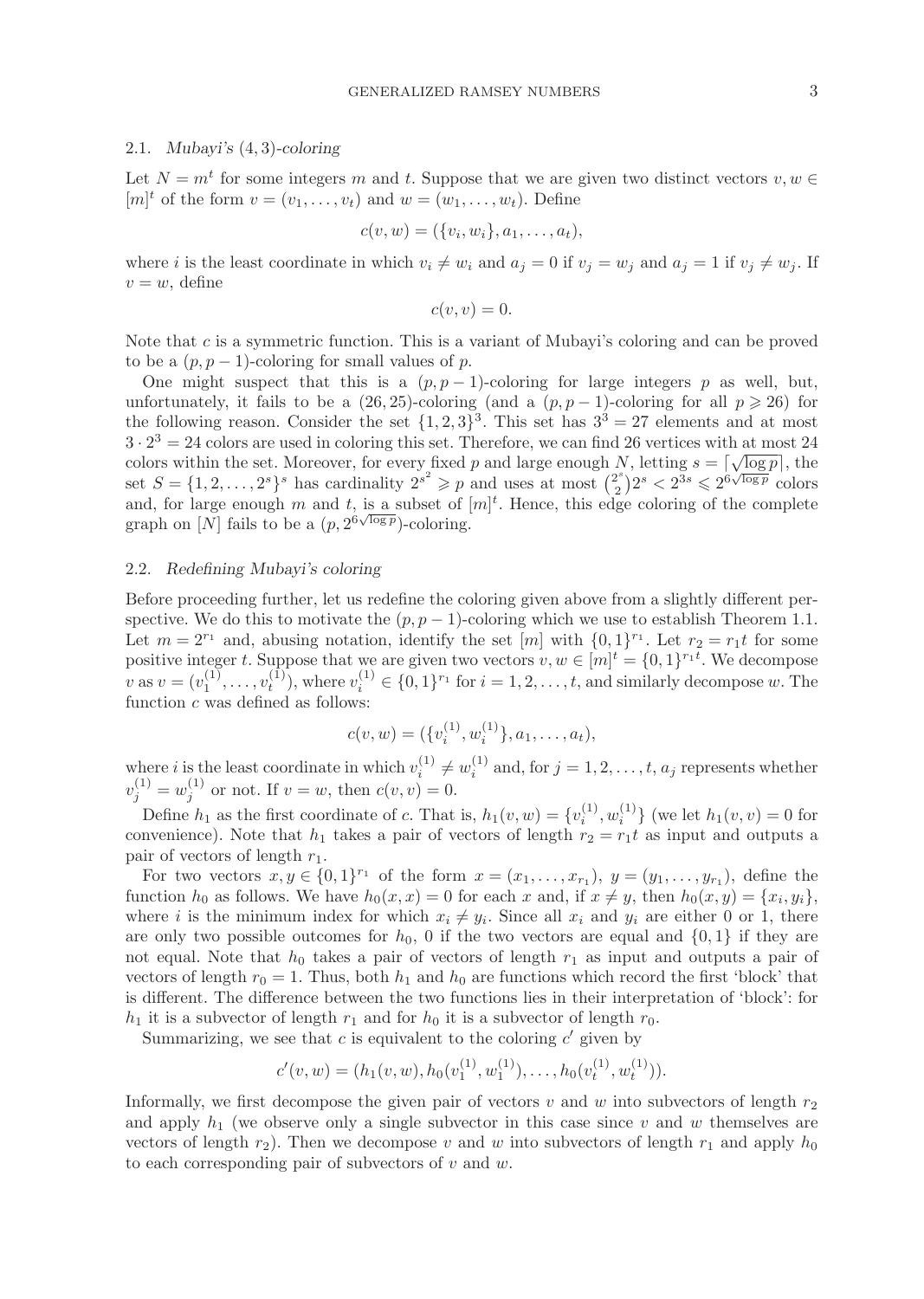# 2.3. *Definition of the coloring*

In this section, we generalize the construction given in the previous section to obtain a  $(p, p - 1)$ -coloring.

For a positive integer  $\alpha$ , we will describe the coloring as an edge coloring of the complete graph over the vertex set  $\{0, 1\}^{\alpha}$ . Let  $r_0, r_1, \ldots$  be a sequence of positive integers such that  $r_0 = 1$  and  $r_{d-1}$  divides  $r_d$  for all  $d \geq 1$ .

The key idea in the construction is to understand vectors at several different resolutions. Suppose that we are given two vectors  $v, w \in \{0, 1\}^{\alpha}$ . For  $d \geq 0$ , let  $a_d$  and  $b_d$  be integers satisfying  $a_d \ge 0$  and  $1 \le b_d \le r_d$  such that  $\alpha = a_d r_d + b_d$ . For each  $d \ge 0$ , we may then write  $v$  in the form

$$
v = (v_1^{(d)}, v_2^{(d)}, \dots, v_{a_d+1}^{(d)}),
$$

where  $v_i^{(d)} \in \{0,1\}^{r_d}$  for  $i = 1, 2, ..., a_d$  and  $v_{a_d+1}^{(d)} \in \{0,1\}^{b_d}$ . We refer to the vectors  $v_i^{(d)}$  as blocks of resolution d. We similarly decompose w as  $w = (w_1^{(d)}, w_2^{(d)}, \ldots, w_{d_d}^{(d)}, w_{d+1}^{(d)})$  for  $d \ge 0$ .<br>We first define two auxiliary families of functions  $v_i$ , and  $\xi$ , over the domain  $\iint_{\Omega} 1 \, \mathrm{d}x$ .

We first define two auxiliary families of functions  $\eta_d$  and  $\xi_d$  over the domain  $\bigcup_{\alpha\geq 1}^{\infty} \{0,1\}^{\alpha} \times$ <br>1<sup>{\attach{1}}}</sup> For notational convenience, we will simply fix some  $\alpha$  and provide the values  $n_1(y, y$  $\{0,1\}^{\alpha}$ . For notational convenience, we will simply fix some  $\alpha$  and provide the values  $\eta_d(v,w)$ and  $\xi_d(v, w)$  for two vectors  $v, w \in \{0, 1\}^\alpha$ . For  $d \geq 0$ , if  $v \neq w$ , define

$$
\eta_d(v, w) = (i, \{v_i^{(d)}, w_i^{(d)}\}),
$$

where *i* is the minimum index such that  $v_i^{(d)} \neq w_i^{(d)}$ . If  $v = w$ , define

$$
\eta_d(v,v)=0.
$$

Note that  $\eta_d$  is a symmetric function. Further note that  $\eta_d$  is slightly different from  $h_d$  defined in the previous subsection since we add an additional coordinate which records the index  $i$  as well. The main theorem is valid even if we do not add this index, but we choose to add it as it simplifies the proof. We refer the reader to Subsection 6.2 for a further discussion of this point.

For  $d \geqslant 0$ , let

$$
\xi_d(v, w) = (\eta_d(v_1^{(d+1)}, w_1^{(d+1)}), \dots, \eta_d(v_{a_{d+1}+1}^{(d+1)}, w_{a_{d+1}+1}^{(d+1)})).
$$

Note that the function  $\xi_d$  decomposes the vectors into blocks of resolution  $d+1$  and outputs a vector containing information about blocks of resolution d.

For  $d \geqslant 0$ , let

 $c_d = \xi_d \times \xi_{d-1} \times \ldots \times \xi_0.$ 

Note that the coloring  $c_d$  depends on the choice of the parameters  $r_0, r_1, \ldots, r_{d+1}$ .

We prove our main theorem in two steps: we first estimate the number of colors and then prove that it is a  $(p, p - 1)$ -coloring.

THEOREM 2.1. Let p and  $\beta$  be fixed positive integers with  $\beta \neq 1$ . For the choice  $r_i = \beta^i$  for  $0 \leq i \leq p+1$ , the edge coloring  $c_p$  of the complete graph on  $n = 2^{\beta^{p+1}}$  vertices uses at most  $2^{4(\log n)^{1-1/(p+1)} \log \log n}$  *colors.* 

THEOREM 2.2. Let p and  $\alpha$  be fixed positive integers. Then, for every choice of parameters  $r_1,\ldots,r_{p+1}$ , the edge coloring  $c_p$  is a  $(p+3,p+2)$ -coloring of the complete graph on the vertex *set*  $\{0, 1\}^\alpha$ *.* 

For integers n of the form  $n = 2^{\beta^{p+1}}$ , Theorem 1.1 follows from Theorems 2.1 and 2.2. For general  $n \geq p+3 \geq 4$ , first note that if  $n^2 < 2^{16p(\log n)^{1-1/(p+1)} \log \log n}$ , then the statement is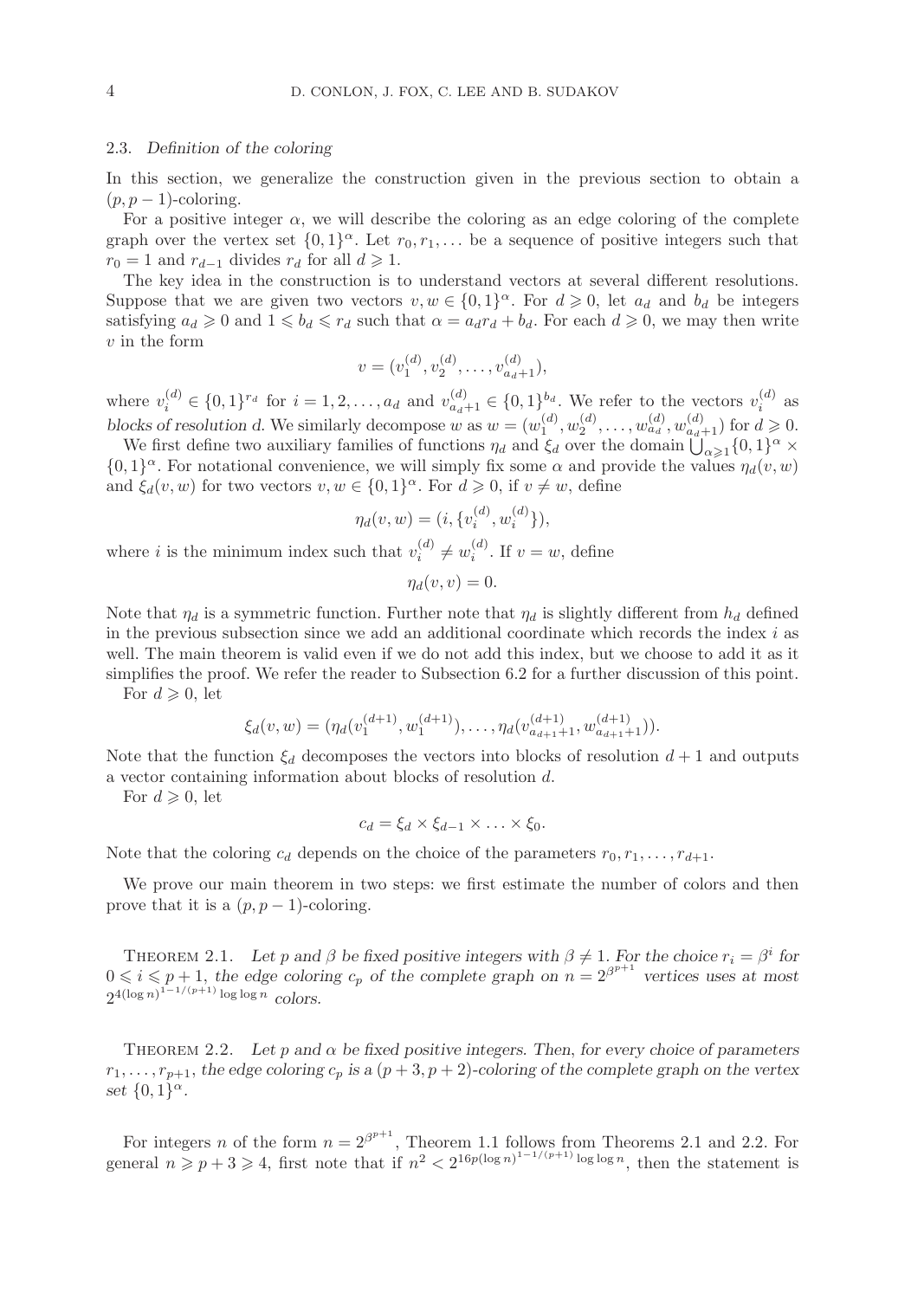trivially true, as we may color each edge with a different color. Hence, we may assume that the inequality does not hold, from which it follows that

$$
2\log n \geqslant 16p(\log n)^{1-1/(p+1)}\log\log n \geqslant 16p(\log n)^{1-1/(p+1)}
$$

and  $n \geq 2^{(8p)^{p+1}}$ . Hence, there exists an integer of the form  $2^{\beta^{p+1}}$  which is at most  $n^{(1+1/8p)^{p+1}} \leq n^2$ . Therefore, there exists a  $(p+3, p+2)$ -coloring of the complete graph on the vertex set  $[n]$  using at most

$$
2^{4(2\log n)^{1-1/(p+1)}\log(2\log n)}\leqslant 2^{4\cdot 2(\log n)^{1-1/(p+1)}(1+\log\log n)}\leqslant 2^{16(\log n)^{1-1/(p+1)}\log\log n}
$$

colors (in the second inequality we used the fact that  $\log \log n \geqslant \log \log 4 \geqslant 1$ ). Thus we obtain Theorem 1.1. Theorem 2.1 is proved in Subsection 2.5, while Theorem 2.2 is proved in Section 5 and builds on the two sections leading up to it.

# 2.4. *Example*

Let us illustrate the coloring by working out a small example. Suppose that  $r_1 = 2$  and  $r_2 = 4$ . Let  $v = (0, 0, 1, 0, 1, 1, 0)$  and  $w = (0, 0, 1, 1, 1, 0, 0)$  be vectors in  $\{0, 1\}^7$ . Then

$$
v = (0, 0, 1, 0, 1, 1, 0) = (0, 0', 1, 0', 1, 1', 0') = (0, 0, 1, 0', 1, 1, 0'),
$$

where the quotation marks indicate the blocks of each resolution. Similarly,

$$
w = (0, 0, 1, 1, 1, 0, 0) = (0, 0, 0, 1, 1, 1, 0, 0, 0) = (0, 0, 1, 1, 1, 1, 0, 0).
$$

The function  $\eta_0$  records the first pair of blocks of resolution 0 which are different. So

$$
\eta_0(v, w) = (4, \{0, 1\}),
$$

where the value of the first coordinate, 4, indicates that  $v$  and  $w$  first differ in the fourth coordinate. Similarly, the function  $\eta_1$  records the first pair of blocks of resolution 1 which are different. So

$$
\eta_1(v, w) = (2, \{(1, 0), (1, 1)\}).
$$

Computing  $\xi_0$  and  $\xi_1$  involves one more step. To compute  $\xi_0$ , we apply  $\eta_0$  to each pair of blocks of resolution 1. Therefore,

$$
\xi_0(v, w) = (\eta_0((0, 0), (0, 0)), \eta_0((1, 0), (1, 1)), \eta_0((1, 1), (1, 0)), \eta_0((0), (0)))
$$
  
= (0, (2, {0, 1}), (2, {1, 0}), 0),

which is a vector of length 4.

Similarly, to compute  $\xi_1$ , we apply  $\eta_1$  to each pair of blocks of resolution 2. Therefore,

$$
\xi_1(v, w) = (\eta_1((0, 0, 1, 0), (0, 0, 1, 1)), \eta_1((1, 1, 0), (1, 0, 0)))
$$
  
= ((2, {(1, 0), (1, 1)}), (1, {(1, 1), (1, 0)})),

which is a vector of length 2.

#### 2.5. *Number of colors*

In this subsection, we prove Theorem 2.1.

*Proof of Theorem* 2.1. Recall that  $\beta$  is a positive integer greater than 1 and  $r_d = \beta^d$  for  $0 \leq d \leq p+1$ . Let  $\alpha = \beta^{p+1}$ . The goal here is to give an upper bound on the number of colors in the edge coloring  $c_p$  of the complete graph with vertex set  $\{0,1\}^\alpha = \{0,1\}^{\beta^{p+1}}$ . First, for  $0 \leq d \leq p$ , the function  $\eta_d$  outputs either zero or an index and a pair of distinct blocks of resolution d. Hence, there are at most  $1 + \alpha \cdot 2^{r_d}(2^{r_d} - 1) \leq \alpha 2^{2\beta^d}$  possible outcomes for the function  $\eta_d$ . Secondly, for  $0 \leq d \leq p$ , the function  $\xi_d$  is a product of  $\alpha/r_{d+1} = \beta^{p-d}$  outcomes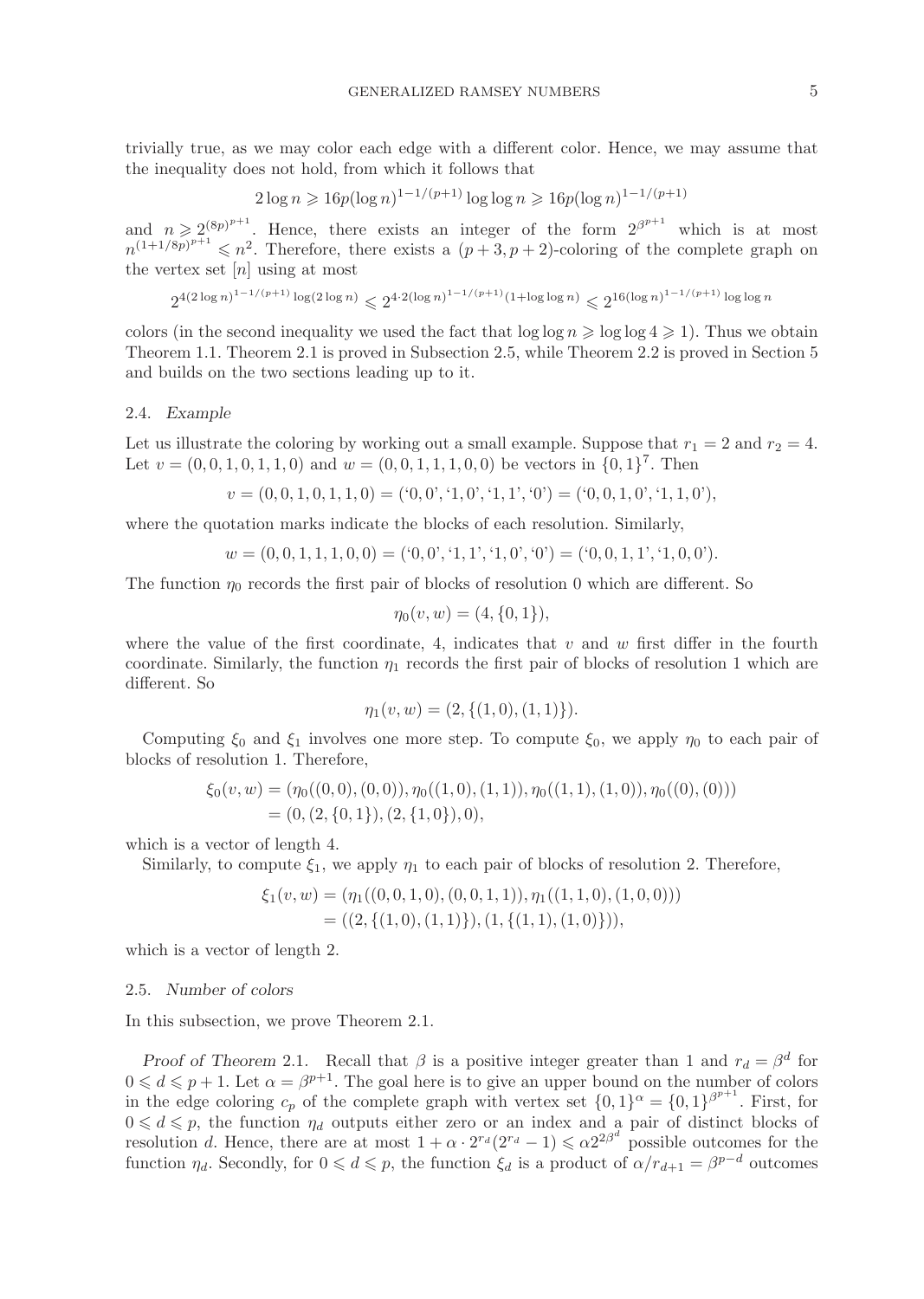of  $\eta_d$ . Hence, there are at most

$$
(\alpha \cdot 2^{2\beta^d})^{\beta^{p-d}} = \beta^{(p+1)\beta^{p-d}} \cdot 2^{2\beta^p}
$$

possible outcomes for the function  $\xi_d$ . Since  $c_p$  is defined as  $\xi_p \times \xi_{p-1} \times \cdots \times \xi_0$ , the total number of colors used in  $c_p$  is at most

$$
\prod_{d=0}^p (\beta^{(p+1)\beta^{p-d}} \cdot 2^{2\beta^p}) \leq \beta^{2(p+1)\beta^p} 2^{2(p+1)\beta^p} \leq 2^{4(p+1)\beta^p \log \beta}.
$$

Let  $n = 2^{\alpha} = 2^{\beta^{p+1}}$  and note that  $\beta^p = (\log n)^{1-1/(p+1)}$  and  $\log \beta = (1/(p+1)) \log \log n$ . Thus, we have colored the edges of the complete graph on  $n$  vertices using at most

 $2^{4(\log n)^{1-1/(p+1)}\log\log n}$ 

colors, as claimed in Theorem 2.1.

As we saw in Subsection 2.1, for large enough q, Mubayi's coloring (which is similar to  $c_1$ ) is not a  $(q, q - 1)$ -coloring or even a  $(q, q^{\epsilon})$ -coloring for any fixed  $\varepsilon > 0$ . Similarly, we can see that the same is true for the coloring  $c_p$  for every fixed p (we will briefly describe the proof of this fact in Subsection 6.3). This explains why we need to consider  $c_p$  with an increasing value of p.

# 3. *Outline of proof*

In this section, we outline the proof of Theorem 2.2. Assume that we want to prove that the edge coloring of the complete graph on the vertex set  $\{0,1\}^{\alpha}$  given by  $c_p$  is a  $(p+3, p+2)$ coloring. We will use induction on  $\alpha$  to prove the stronger statement that the coloring is a  $(q, q - 1)$  coloring for all  $q \leq p + 3$ . To illustrate a simple case, assume that we are about to prove it for  $\alpha = r_{p+1}$  and have proved it for all smaller values of  $\alpha$ . Let  $S \subset \{0,1\}^{\alpha}$  be a given set of size at most  $p + 3$ . We wish to show that the edges of S receive at least  $|S| - 1$  distinct colors.

Let  $\alpha' = r_{p+1} - r_p$ . For two vectors  $v, w \in S$  satisfying  $v \neq w$ , let  $v = (v', v'')$  and  $w = (v', w'')$  replace  $v' = (0, 1) \alpha'$  and  $v'' = (0, 1) \alpha - \alpha' = (0, 1) r_p$ . Note that since  $\alpha' = (0, 1) \alpha' = (0, 1) \alpha' = (0, 1) \alpha' = (0, 1) \alpha' = (0, 1) \alpha'$  $(w', w'')$ , where  $v', w' \in \{0, 1\}^{\alpha'}$  and  $v'', w'' \in \{0, 1\}^{\alpha - \alpha'} = \{0, 1\}^{r_p}$ . Note that since  $\alpha' =$  $r_{p+1} - r_p$  is divisible by  $r_p$ , the first  $\alpha'/r_p$  blocks of resolution p of v are identical to those of  $v'$  and a similar fact holds for  $w$  and  $w'$ .

If  $v' = w'$ , then, by the observation above, the first  $\alpha'/r_p$  coordinates of  $\xi_{p-1}(v, w)$  are all<br>ready the other hand, if  $\alpha' \neq w'$ , then the first block of resolution a on which y and y different zero. On the other hand, if  $v' \neq w'$ , then the first block of resolution p on which v and w differ is one of the first  $\alpha'/r_p$  blocks. Hence, in this case, at least one of the first  $\alpha'/r_p$  coordinates of  $\xi_{p-1}(v, w)$  is non-zero. Thus, if we define sets  $\Lambda_I$  and  $\Lambda_E$  as

$$
\Lambda_I = \{c_p(v, w) : v' \neq w', v, w \in S\}
$$

and

$$
\Lambda_E = \{c_p(v, w) : v' = w', v \neq w, v, w \in S\},\
$$

then we have  $\Lambda_I \cap \Lambda_E = \emptyset$ . Hence, it suffices to prove that  $|\Lambda_I| + |\Lambda_E| \geqslant |S| - 1$ . The index '*I*' stands for *inherited colors* and '*E*' stands for *emerging colors*.

The coloring  $c_p$  contains more information than necessary to prove that the number of colors is large. Hence, we consider only part of the coloring  $c_p$ . The part of the coloring that we consider for  $\Lambda_I$  and  $\Lambda_E$  will be different, as we would like to highlight different aspects of our coloring depending on the situation.

Define the sets  $C_I$  and  $C_E$  as

$$
C_I = \{ (c_p(v', w'), \eta_{p-1}(v'', w'')) : v' \neq w', v, w \in S \}
$$

 $\Box$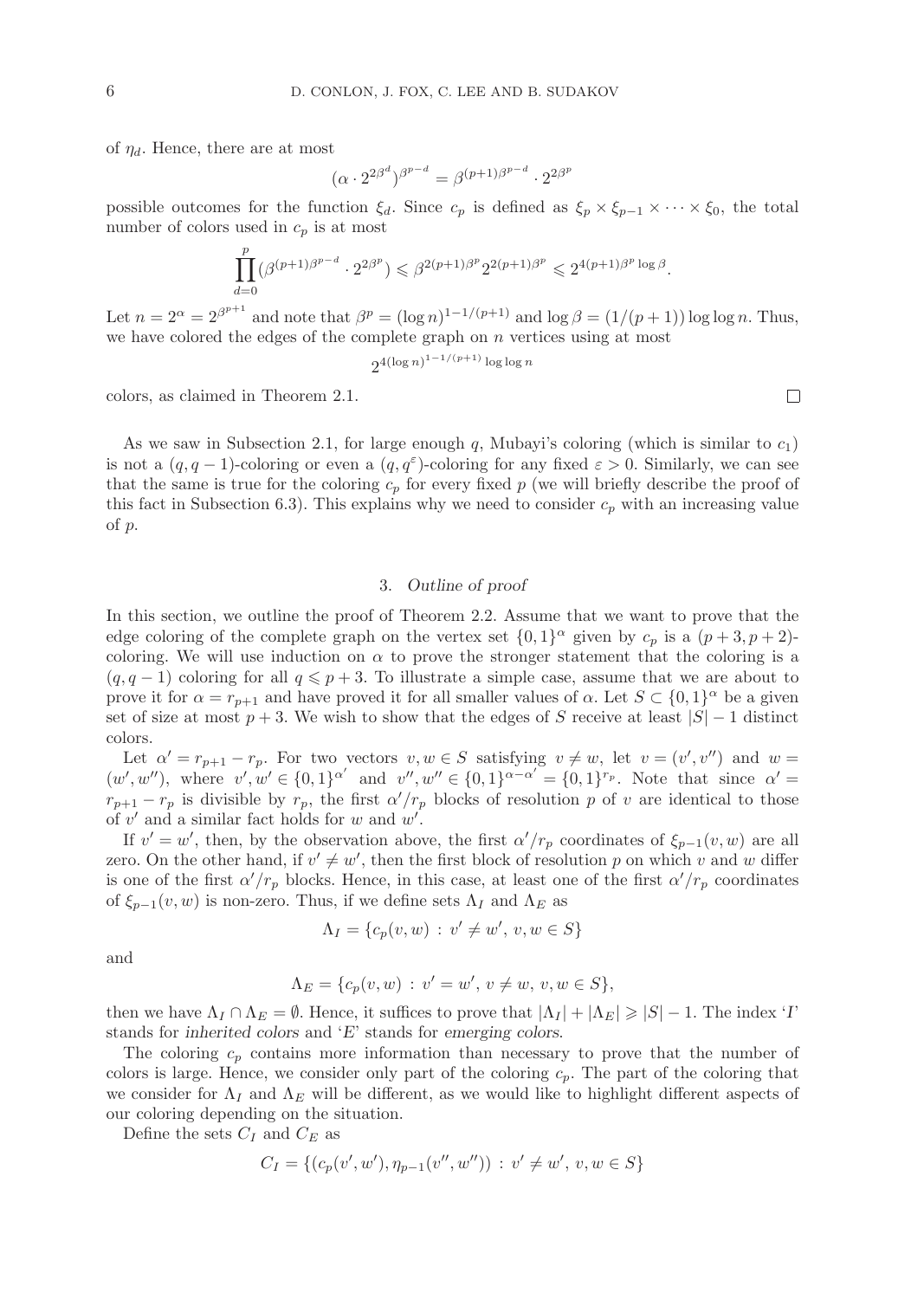and

$$
C_E = \{ \{v'', w''\} : v' = w', v'' \neq w'', v, w \in S \}.
$$

We claim here without proof that  $|C_I| \leq \vert \Lambda_I \vert$  and  $|C_E| \leq \vert \Lambda_E \vert$ . Abusing notation, for two vectors  $v, w \in S$ , we will from now on refer to the color between v and w as the corresponding 'color' in  $C_I$  or  $C_E$ . It now suffices to prove that  $|C_I| + |C_E| \geq |S| - 1$ .

To analyze the colors in  $C_I$  and  $C_E$ , we take a step back and consider the first  $\alpha'$  coordinates of the vectors in S. Let  $S' = \pi_{\alpha'}(S)$ , where here and throughout what follows  $\pi_t : \{0,1\}^{\alpha} \to$  $\{0,1\}^t$  is the projection map taking a vector v to its first t coordinates. Note that S' is the collection of vectors  $v'$  in the notation above. There is a certain 'branching phenomenon' of vectors and colors. For a vector  $v' \in S'$ , let  $T_{v'} = \{v : \pi_{\alpha'}(v) = v', v \in S\}$ . Hence,  $T_{v'}$  is the set of vectors in S whose first  $\alpha'$  coordinates are equal to v'. Note that

<span id="page-6-2"></span>
$$
\sum_{v' \in S'} |T_{v'}| = |S|.
$$
\n(1)

Consider two vectors  $v, w \in S$ . If v and w are both in the same set  $T_{v'}$ , then the color between v and w belongs to  $C_E$  and if they are in different sets, then the color between v and w belongs to  $C_I$ . For a color  $c \in C_I$ , note that the first coordinate of c is of the form  $c_p(v', w')$  for two vectors  $v', w' \in S'$ . Further note that  $c_p(v', w')$  is the color of an edge that lies within S'. Hence, c is a 'branch' of some color of an edge that lies within  $S'$ . In particular, by induction on  $\alpha$ , we see that

<span id="page-6-0"></span>
$$
|C_I| \geqslant |S'| - 1. \tag{2}
$$

For a color  $c \in C_E$ , let  $\mu_c$  be the number of (unordered) pairs of vectors v, w such that c is the color between v and w. By counting the number of edges colored by a color in  $C_E$  in two different ways, we obtain the equation

<span id="page-6-1"></span>
$$
\sum_{c \in C_E} \mu_c = \sum_{v' \in S'} \binom{|T_{v'}|}{2} \geqslant \sum_{v' \in S'} (|T_{v'}| - 1).
$$
\n(3)

Let us first consider the simple case when  $\mu_c = 1$  for all  $c \in C_E$  (that is, there are no overlaps between the emerging colors). In this case, we have  $|C_E| = \sum_{c \in C_E} \mu_c$ . By [\(2\)](#page-6-0), we have

$$
|C_I| + |C_E| \ge (|S'|-1) + |C_E| = (|S'|-1) + \sum_{c \in C_E} \mu_c,
$$

which by  $(3)$  and  $(1)$  is at least

$$
(|S'|-1) + \sum_{v' \in S'}(|T_{v'}|-1) = \left(\sum_{v' \in S'}|T_{v'}|\right) - 1 = |S| - 1
$$

and thus the conclusion follows for the case when  $\mu_c = 1$  for all  $c \in C_E$ .

However, there might be some overlap between the emerging colors. Note that there are  $|C_E|$  emerging colors instead of the  $\sum_{c \in C_E} \mu_c$  which we obtain by counting with multiplicity. Thus, there are  $\sum_{c \in C_E} (\mu_c - 1)$  'lost' emerging colors. Our key lemma asserts that every lost emerging color will be accounted for by contributions toward  $|C_I|$ . Formally, we will improve [\(2\)](#page-6-0) and obtain the following inequality:

<span id="page-6-3"></span>
$$
|C_I| \ge (|S'|-1) + \sum_{c \in C_E} (\mu_c - 1).
$$
 (4)

Given this inequality, we will have

$$
|C_I| + |C_E| \ge (|S'|-1) + \sum_{c \in C_E} (\mu_c - 1) + |C_E| = (|S'|-1) + \sum_{c \in C_E} \mu_c,
$$

which, as above, implies that  $|C_I| + |C_E| \geq |S| - 1$ .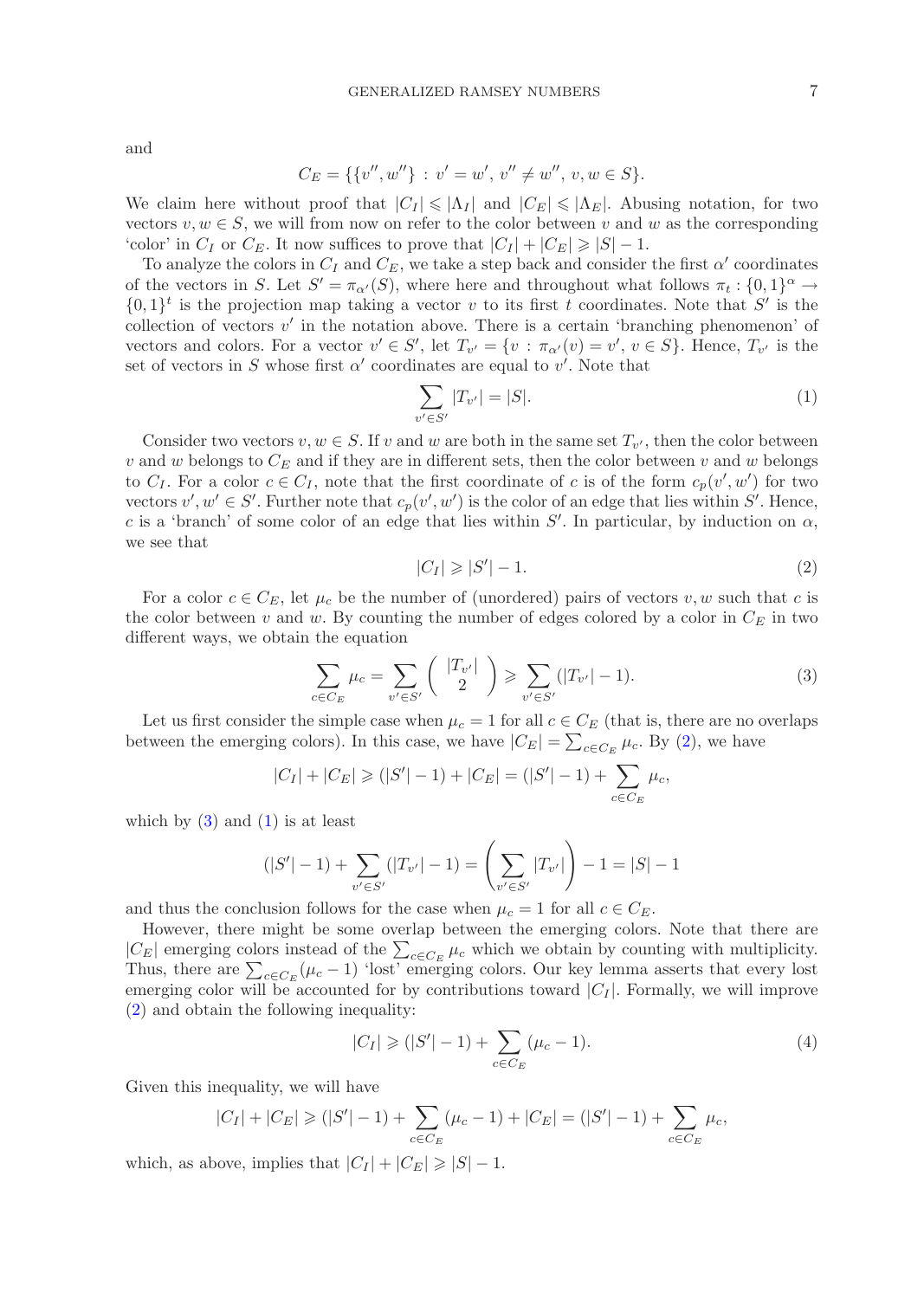We conclude this section with a sketch of the proof of  $(4)$ . To see this, we further study the branching of the colors. Define  $C_B$  as the set of colors that appear within the set  $S'$ , that is,

$$
C_B = \{c_p(v', w') : v', w' \in S'\},\
$$

where the index '*B*' stands for *base colors*. Every color  $c \in C_I$  is of the form  $c = (c', ?)$ , where  $c' \in C_B$  and the question mark '?' stands for an unspecified coordinate. Thus, we immediately have at least  $|C_B|$  colors in  $C_I$  (this is the content of Equation [\(2\)](#page-6-0)). Now take a color  $c'' =$  $\{v'', w''\} \in C_E$  and suppose that c'' has multiplicity  $\mu_{c''}$ . Then there exist vectors  $x_i \in S'$  for  $i = 1, 2, \ldots, \mu_{c''}$  such that  $c''$  is the color between  $(x_i, v'')$  and  $(x_i, w'')$ . Consider the colors of the two pairs  $((x_1, v''), (x_2, v''))$  and  $((x_1, v''), (x_2, w''))$  in  $C_I$ . These are

$$
(c_p(x_1, x_2), \eta_{p-1}(v'', v'')) = (c_{1,2}, 0) \in C_I \text{ and}
$$
  

$$
(c_p(x_1, x_2), \eta_{p-1}(v'', w'')) = (c_{1,2}, \eta_{p-1}(c'')) \in C_I,
$$

respectively, where  $c_{1,2} \in C_B$  (here we abuse notation and define  $\eta_{p-1}(c'') = \eta_{p-1}(v'', w'')$ , which is allowed since the wight hand side is symmetric in the two input secondinates). Note which is allowed since the right-hand side is symmetric in the two input coordinates). Note that by the inductive hypothesis, there are at least  $\mu_{c}$  – 1 distinct colors of the form  $c_{i,j}$  for distinct pairs of indices  $i$  and  $j$ . Hence, by considering these colors, we add colors of the types  $(c_{i,j}, 0)$  and  $(c_{i,j}, \eta_{p-1}(c''))$  for at least  $\mu_{c''} - 1$  distinct colors  $c_{i,j} \in C_B$ . Even if one of these two colors equals the color  $(c_{i,j}, ?)$  counted above, we have added at least  $\mu_{c}$  – 1 colors to  $C_I$ by considering the color  $c'' \in C_E$ .

Now consider another color  $c''_1 \in C_E$ . This color adds a further  $\mu_{c''_1} - 1$  colors to  $C_I$  as long<br> $n_{\text{ref}}(c'') \neq n_{\text{ref}}(c'')$ . Therefore, if we can somehow guarantee that  $n_{\text{ref}}(c'')$  is distinct for as  $\eta_{p-1}(c'') \neq \eta_{p-1}(c''_1)$ . Therefore, if we can somehow guarantee that  $\eta_{p-1}(c'')$  is distinct for all  $c''_1$  then we have all  $c''$ , then we have

$$
|C_I| \geqslant |C_B| + \sum_{c \in C_E} (\mu_c - 1),
$$

which proves [\(4\)](#page-6-3), since  $|C_B| \geq |S'|-1$  by the inductive hypothesis.

Hence, it would be helpful to have distinct  $\eta_{p-1}(c'')$  for each  $c' \in C_E$ . Even though we cannot always guarantee this, we can show that there exists a resolution in which the corresponding fact does hold. This will be explained in more detail in Section 5.

# 4. *Properties of the coloring*

In this section, we collect some useful facts about the coloring functions  $c_d$ . Before listing these properties, we introduce the formal framework that we will use to describe them.

## 4.1. *Refinement of functions*

For a function  $f : A \to B$ , let  $\Pi_f = \{f^{-1}(b) : b \in f(A)\}$ . Thus,  $\Pi_f$  is a partition of A into sets whose elements map by f to the same element in B. For two functions f and g defined over the same domain, we say that f refines g if  $\Pi_f$  is a refinement of  $\Pi_g$ . This definition is equivalent to saying that  $f(a) = f(a')$  implies that  $g(a) = g(a')$  and is also equivalent to saying that there exists a function h for which  $g = h \circ f$ . The term f refines g is also referred to as g factors *through*  $f$  in category theory. This formalizes the concept that  $f$  contains more information than g.

For two functions f and g defined over the same domain A, let  $f \times g$  be the function defined over A where  $(f \times g)(a) = (f(a), g(a))$ . The following proposition collects several basic properties of refinements of functions which will be useful in the proof of the main theorem.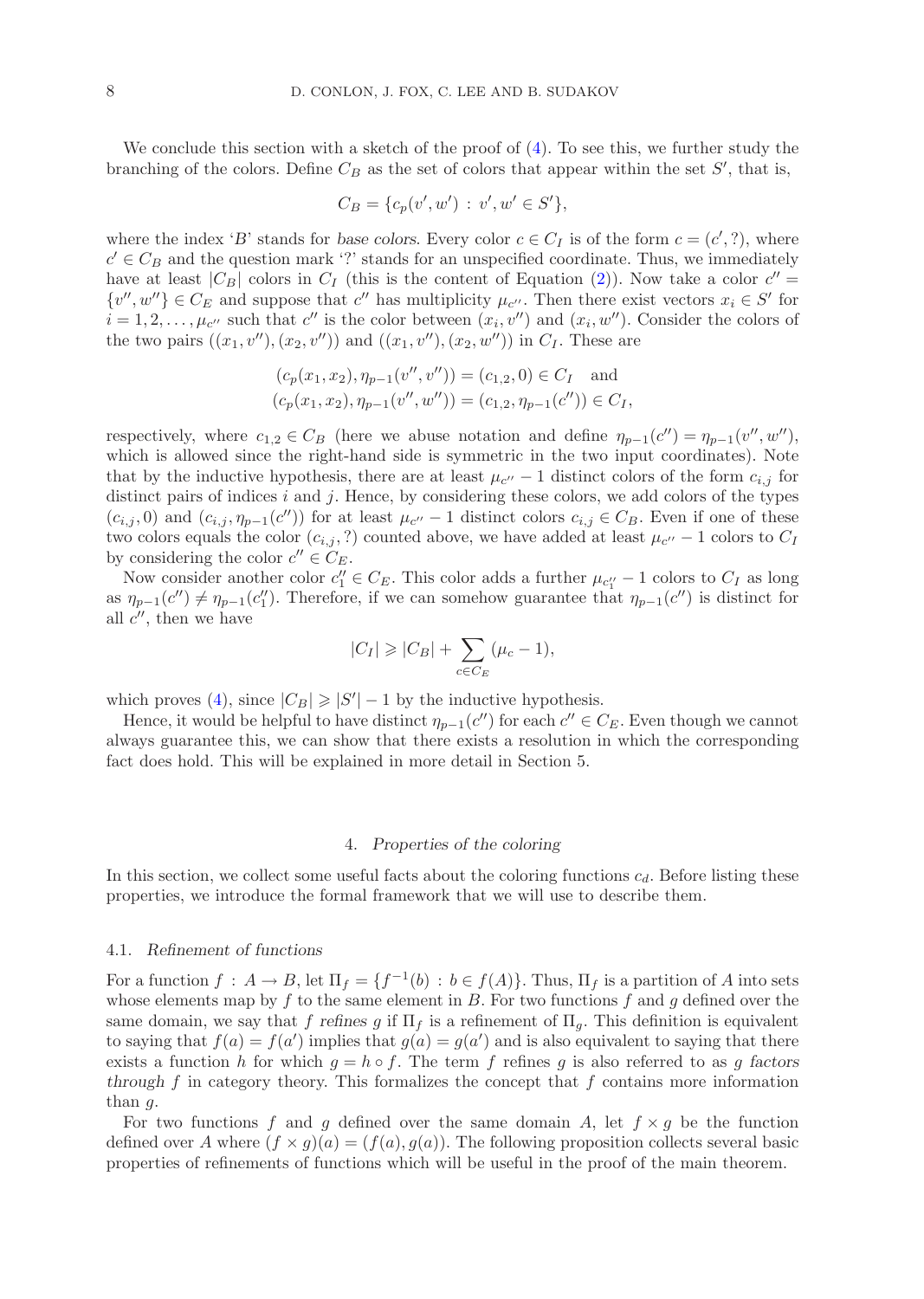PROPOSITION 4.1. Let  $f_1, f_2, f_3$  and  $f_4$  be functions defined over the domain A.

- (i) (*Identity*)  $f_1$  *refines*  $f_1$ *.*
- (ii) (*Transitivity*) If  $f_1$  *refines*  $f_2$  *and*  $f_2$  *refines*  $f_3$ *, then*  $f_1$  *refines*  $f_3$ *.*
- (iii) If  $f_1$  refines  $f_3$ , then  $f_1 \times f_2$  refines  $f_3$ .
- (iv) If  $f_1$  refines both  $f_2$  and  $f_3$ , then  $f_1$  refines  $f_2 \times f_3$ .
- (v) If  $f_1$  *refines*  $f_3$  *and*  $f_2$  *refines*  $f_4$ *, then*  $f_1 \times f_2$  *refines*  $f_3 \times f_4$ *.*
- (vi) If  $f_1$  refines  $f_2$ , then, for all  $A' \subset A$ , we have  $|f_1(A')| \geq |f_2(A')|$ .

*Proof.* Let  $\Pi_i = \Pi_{f_i}$  for  $i = 1, 2, 3$ .

- (i) This is trivial since  $\Pi_1$  refines  $\Pi_1$ .
- (ii) If  $f_1$  refines  $f_2$  and  $f_2$  refines  $f_3$ , then  $\Pi_1$  refines  $\Pi_2$  and  $\Pi_2$  refines  $\Pi_3$ . Therefore,  $\Pi_1$ refines  $\Pi_3$  and  $f_1$  refines  $f_3$ .
- (iii) Since  $f_1 \times f_2$  clearly refines  $f_1$ , this follows from (ii).
- (iv) If  $f_1(a) = f_1(a')$ , then  $f_2(a) = f_2(a')$  and  $f_3(a) = f_3(a')$ . Hence,  $(f_2 \times f_3)(a) =$ <br> $(f_1 \times f_1)(a')$  and we conclude that f refines  $f_2 \times f_3$ .  $(f_2 \times f_3)(a')$  and we conclude that  $f_1$  refines  $f_2 \times f_3$ .<br>By (iii)  $f \times f$  refines both f and f. Therefore hyper-
- (v) By (iii),  $f_1 \times f_2$  refines both  $f_3$  and  $f_4$ . Therefore, by (iv),  $f_1 \times f_2$  refines  $f_3 \times f_4$ .
- (vi) For  $i = 1, 2$ , let  $\Pi_i|_{A'} = \{X \cap A' : X \in \Pi_i, X \cap A' \neq \emptyset\}$  and note that  $|f_i(A')| =$  $|\Pi_i|_{A'}|$ . Since  $\Pi_1$  is a refinement of  $\Pi_2$ , we see that  $\Pi_1|_{A'}$  is a refinement of  $\Pi_2|_{A'}$ .<br>Therefore it follows that Therefore, it follows that

$$
|f_1(A')| = |\Pi_1|_{A'}| \ge |\Pi_2|_{A'}| = |f_2(A')|,
$$

as required.

Refinements arise in our proof because we often consider colorings with less information than the full coloring. In the outline above, we considered several different sets of colors, namely  $\Lambda_I$ ,  $\Lambda_E$ ,  $C_I$  and  $C_E$  and we claimed without proof that  $|C_I| \leq \Lambda_I$  and  $|C_E| \leq \Lambda_E$ . If we can show that  $\Lambda_I$  is a refinement of  $C_I$  and  $\Lambda_E$  is a refinement of  $C_E$ , then these inequalities follow from Proposition 4.1(vi).

#### 4.2. *Properties of the coloring*

We developed our formal framework for a rigorous treatment of the following two lemmas. It may be helpful at this stage to recall the definitions of  $\eta_d$ ,  $\xi_d$  and  $c_d$  from Subsection 2.3.

LEMMA 4.2. Suppose that  $\alpha$ ,  $\alpha'$  and d are integers with  $d \geq 0$  and  $1 \leq \alpha' \leq \alpha$ . Then the *following hold* (*where all functions are considered as defined over*  $\{0,1\}^{\alpha}\times\{0,1\}^{\alpha}$ ):

- (i)  $\eta_d$  refines  $\eta_d \circ (\pi_{\alpha'} \times \pi_{\alpha'})$ ;
- (ii)  $\xi_d$  *refines*  $\xi_d \circ (\pi_{\alpha'} \times \pi_{\alpha'})$ ;
- (iii)  $c_d$  *refines*  $c_d \circ (\pi_{\alpha'} \times \pi_{\alpha'})$ .

*Proof.* The case  $\alpha' = \alpha$  is trivial so we assume that  $\alpha' < \alpha$ .

(i) Let v and w be vectors in  $\{0,1\}^\alpha$  and let  $v' = \pi_{\alpha'}(v)$  and  $w' = \pi_{\alpha'}(w)$ . We will show that one can compute the value of  $\eta_d(v', w')$  based only on the value of  $\eta_d(v, w)$ . This clearly implies the desired conclusion.

If  $\eta_d(v, w) = 0$ , then  $v = w$  and it follows that  $\eta_d(v', w') = 0$ . Assume then that  $\eta_d(v, w) = 0$  $(i, \{v_i^{(d)}, w_i^{(d)}\})$  for some index i and blocks  $v_i^{(d)}, w_i^{(d)}$  of resolution d. Let j be the first coordinate in which the two vectors  $v_i^{(d)}$  and  $w_i^{(d)}$  differ. Then the first coordinate x (note that  $1 \leqslant x \leqslant \alpha$ )

 $\Box$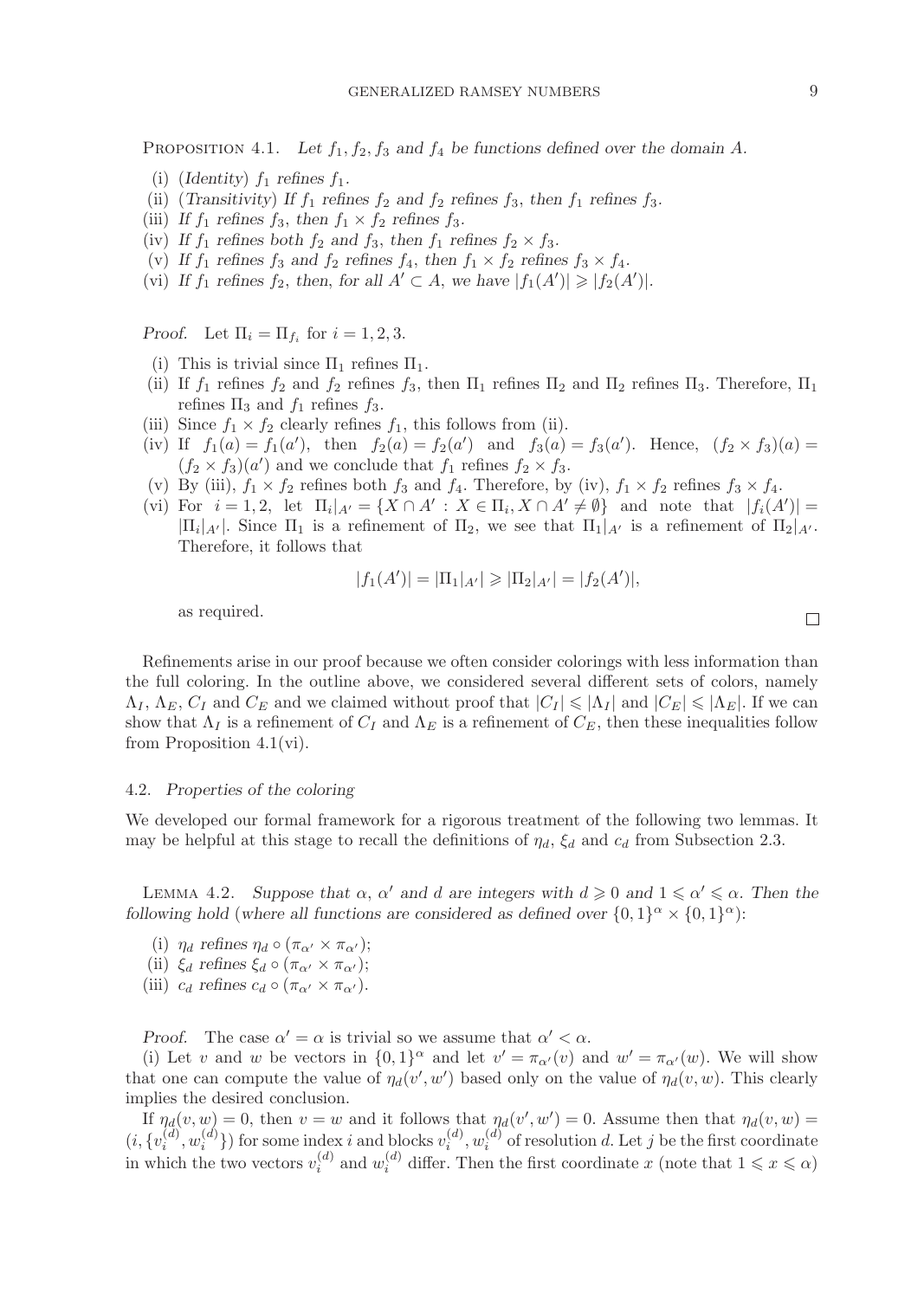in which v and w differ is  $x = (i - 1) \cdot r_d + j$  and satisfies

$$
(i-1)\cdot r_d < x \leqslant \min\{i\cdot r_d, \alpha\}.
$$

Note that the values of i and j can be deduced from  $\eta_d(v, w)$  and hence x can as well. It thus suffices to verify that  $\eta_d(v', w')$  can be computed using only  $\alpha, \alpha', r_d, x, i, v_i^{(d)}$  and  $w_i^{(d)}$ .

If  $\alpha' > i \cdot r_d$ , then we have  $\eta_d(v', w') = \eta_d(v, w) = (i, \{v_i^{(d)}, w_i^{(d)}\})$  and the claim is true. On the other hand, if  $\alpha' \leq i \cdot r_d$ , then there are two cases. If  $\alpha' < x$ , then we have  $v' = w'$ . Therefore,  $\eta_d(v', w') = 0$  and the claim holds for this case as well. The final case is when  $x \leq \alpha' \leq i \cdot r_d$ . In this case, we see that

$$
\eta_d(v', w') = (i, \{\pi_{[\alpha' - (i-1)r_d]}(v_i^{(d)}), \pi_{[\alpha' - (i-1)r_d]}(w_i^{(d)})\})
$$

and the claim holds.

(ii) Let v and w be two vectors in  $\{0, 1\}^{\alpha}$ . Then

$$
\xi_d(v,w) = (\eta_d(v_1^{(d+1)}, w_1^{(d+1)}), \eta_d(v_2^{(d+1)}, w_2^{(d+1)}), \dots, \eta_d(v_{a+1}^{(d+1)}, w_{a+1}^{(d+1)})),
$$

for some integer  $a \ge 0$ . Let  $v' = \pi_{\alpha'}(v)$  and  $w' = \pi_{\alpha'}(w)$ . Suppose that  $(j-1)r_{d+1} < \alpha' \le$  $j r_{d+1}$ . Then note that the jth block of resolution  $d+1$  of v' is  $\pi_{[\alpha'-(j-1)r_{d+1}]}(v_j^{(d+1)})$  and that of w' is  $\pi_{[\alpha'-(j-1)r_{d+1}]}(w_j^{(d+1)})$ . Then  $\xi_d(v', w')$  consists of j coordinates, where for  $1 \le i \le j$ <br>the it hespectation is identical to the it he coordinate of  $\xi_i(v, w)$  and for  $i = i$ , the it hespectation the *i*th coordinate is identical to the *i*th coordinate of  $\xi_d(v, w)$  and, for  $i = j$ , the *j*th coordinate is

$$
\eta_d \circ (\pi_{[\alpha'-(j-1)r_{d+1}]} \times \pi_{[\alpha'-(j-1)r_{d+1}]})(v_j^{(d+1)}, w_j^{(d+1)}).
$$

Thus the function  $\xi_d$  refines  $\xi_d \circ (\pi_{\alpha'} \times \pi_{\alpha'})$  coordinate by coordinate (by part (i) of this lemma). Hence, by Proposition 4.1(v), we see that  $\xi_d$  refines  $\xi_d \circ (\pi_{\alpha'} \times \pi_{\alpha'})$ .

(iii) This follows from  $c_d = \xi_d \times \cdots \times \xi_0$ , part (ii) of this lemma and Proposition 4.1(v).  $\Box$ 

Lemma 4.2 seems intuitively obvious and might even seem trivial at first sight, but a moment's thought reveals the fact that it is non-trivial. To see this, consider the function

$$
h_d(v, w) = \{v_i^{(d)}, w_i^{(d)}\},\
$$

which is the projection to the second coordinate of  $\eta_d(v, w)$ . Then the function  $h_d$  fails to satisfy Lemma 4.2(i). Moreover, if the functions  $\xi_d$  and  $c_d$  were built using  $h_d$  instead of  $\eta_d$ , these would also fail to satisfy the claim of Lemma 4.2.

The next lemma completes the proof of one of the promised claims, namely that  $\Lambda_I$  (or, rather, a generalization thereof) refines  $C_I$ .

LEMMA 4.3. Suppose that positive integers  $d, p, \alpha$  and  $\alpha'$  are given such that  $1 \leq d \leq p + 1$ and  $\alpha'$  is the maximum integer less than  $\alpha$  divisible by  $r_d$ . Let  $\gamma_d$  be the function which takes *a pair of vectors*  $v, w \in \{0, 1\}^\alpha$  *as input and outputs* 

$$
\gamma_d(v, w) = (c_p(v', w'), \eta_{d-1}(v'', w'')),
$$

where  $v = (v', v'')$  and  $w = (w', w'')$  for  $v', w' \in \{0, 1\}^{\alpha'}$  and  $v'', w'' \in \{0, 1\}^{\alpha - \alpha'}$ . Then  $c_p|_{\{0,1\}^\alpha \times \{0,1\}^\alpha}$  *refines*  $\gamma_d$ .

*Proof.* For brevity, we restrict the functions to the set  $\{0,1\}^\alpha \times \{0,1\}^\alpha$  throughout the proof. By Lemma 4.2(iii), we know that  $c_p$  refines  $c_p \circ (\pi_{\alpha'} \times \pi_{\alpha'})$  and hence  $c_p$  refines the first coordinate of  $\gamma_d$ . On the other hand, since  $\alpha'$  is the maximum integer less than  $\alpha$  divisible by  $r_d$ , the term  $\eta_{d-1}(v'', w'')$  forms the last coordinate of the vector  $\xi_{d-1}(v, w)$ . Hence, by Propo-<br>sition 4.1(iii)  $\xi$  referses  $x_{d-1}(w'', w'')$ . By the definition  $\xi$  of the local Dependition sition 4.1(iii),  $\xi_{d-1}$  refines  $\eta_{d-1}(v'', w'')$ . By the definition  $c_p = \xi_p \times \ldots \times \xi_0$  and Proposition<br>4.1(iii), we linew that e upfines for Theoretons by transitivity (Proposition 4.1(iii)), we see 4.1(iii), we know that  $c_p$  refines  $\xi_{d-1}$ . Therefore, by transitivity (Proposition 4.1(ii)), we see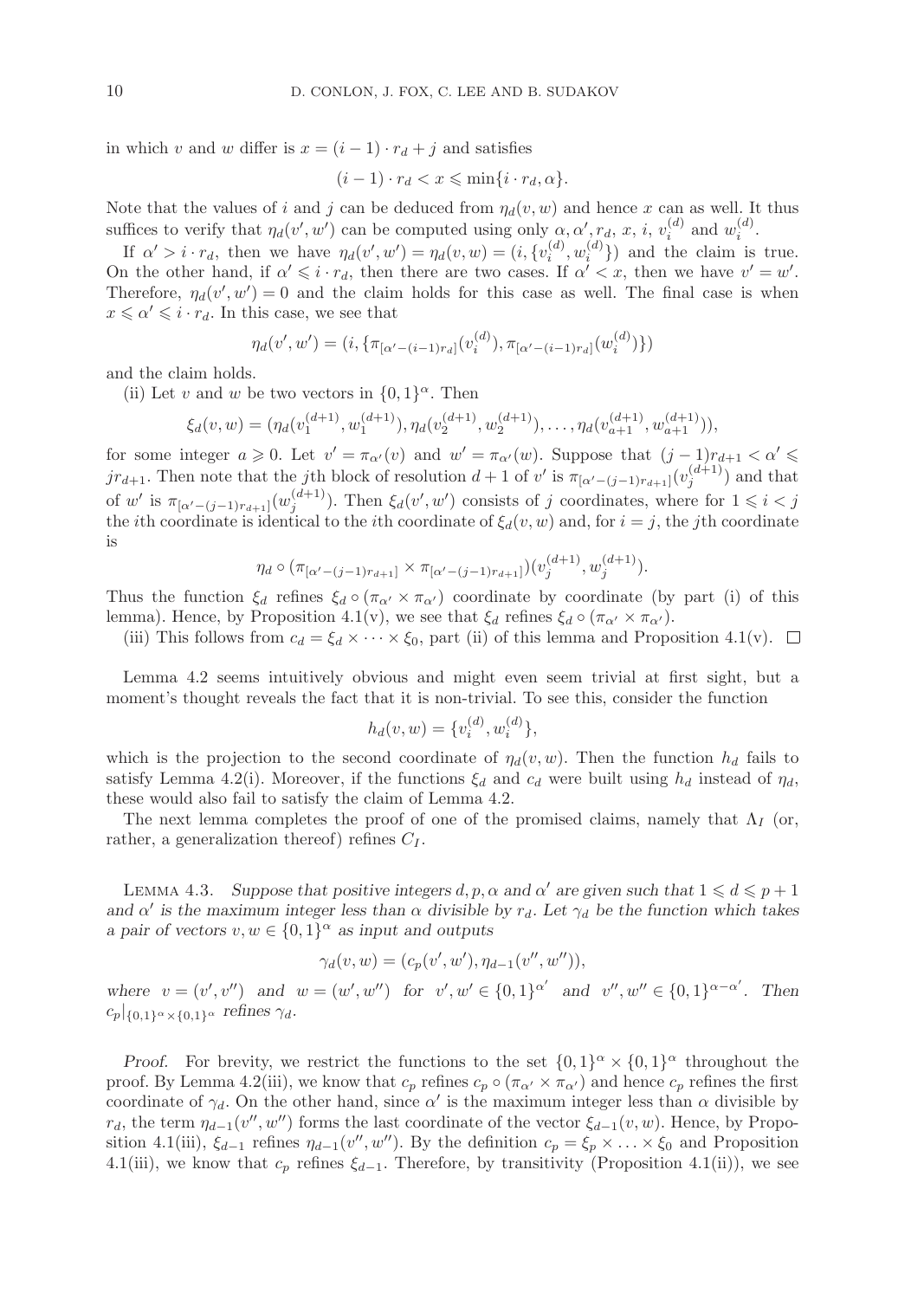that  $c_p$  refines  $\eta_{d-1}(v'', w'')$ . Thus,  $c_p$  refines both coordinates of  $\gamma_d$  and hence, by Proposition 4.1(iv), we see that  $c_p$  refines  $\gamma_d$ .  $\Box$ 

## 5. *Proof of the main theorem*

In this section we prove Theorem 2.2, which asserts that for all  $\alpha \geq 1$  and  $p \geq 1$ , the edge coloring of the complete graph on the vertex set  $\{0, 1\}^{\alpha}$  given by  $c_p$  is a  $(p+3, p+2)$ -coloring. We will prove by induction on  $\alpha$  that every set S with  $|S| \leq p+3$  receives at least  $|S|-1$ distinct colors. The base case is when  $\alpha \leq r_p$ . In this case, for two distinct vectors  $v, w \in \{0, 1\}^{\alpha}$ , we have  $\xi_p(v, w) = (\eta_p(v, w)) = ((1, \{v, w\}))$ . Hence, for a given set  $S \subset \{0, 1\}^{\alpha}$ , the edges within this set are all colored with distinct colors, thereby implying that at least  $\binom{|S|}{2} \geqslant |S| - 1$ colors are used.

Now suppose that  $\alpha > r_p$  is given and the claim has been proved for all smaller values of  $\alpha$ . Let  $S \subset \{0,1\}^{\alpha}$  be a given set with  $|S| \leqslant p+3$ . For each  $1 \leqslant d \leqslant p$ , let  $\alpha_d$  be the largest integer less than  $\alpha$  which is divisible by  $r_d$ . Note that since  $r_{d-1}$  divides  $r_d$  for all  $1 \leq d \leq p$ , we have

$$
\alpha_p \leqslant \alpha_{p-1} \leqslant \cdots \leqslant \alpha_1.
$$

For  $1 \leqslant d \leqslant p$ , define sets  $\Lambda_I^{(d)}$  and  $\Lambda_E^{(d)}$  as

$$
\Lambda_I^{(d)} = \{c_p(v, w) : \pi_{\alpha_d}(v) \neq \pi_{\alpha_d}(w), v, w \in S\}
$$

and

$$
\Lambda_E^{(d)} = \{c_p(v, w) : \pi_{\alpha_d}(v) = \pi_{\alpha_d}(w), v \neq w, v, w \in S\}.
$$

Since  $\alpha_d$  is divisible by  $r_d$ , if  $\pi_{\alpha_d}(v) = \pi_{\alpha_d}(w)$ , then the first  $\alpha_d/r_d$  coordinates of  $\xi_{d-1}(v, w)$ will all be zero. On the other hand, if  $\pi_{\alpha_d}(v) \neq \pi_{\alpha_d}(w)$ , then this is not the case. Since  $\xi_{d-1}$  is part of  $c_p$ , this implies that  $\Lambda_I^{(d)} \cap \Lambda_E^{(d)} = \emptyset$ . Hence, for all d, the number of colors within S is exactly  $|\Lambda_I^{(d)}| + |\Lambda_E^{(d)}|$ . It therefore suffices to prove that  $|\Lambda_I^{(d)}| + |\Lambda_E^{(d)}| \geq |S| - 1$  for some index d.

We would like to extract only the important information from the colors in  $\Lambda_I^{(d)}$  and  $\Lambda_E^{(d)}$ . For each  $1 \leq d \leq p$  and a given pair of vectors  $v, w \in S$ , let  $v = (v'_d, v''_d)$  and  $w = (w'_d, w''_d)$  for  $v'_d, w'_d \in \{0,1\}^{\alpha_d}$  and  $v''_d, w''_d \in \{0,1\}^{\alpha-\alpha_d}$ . Define the sets  $C_I^{(d)}$  and  $C_E^{(d)}$  as

$$
C_I^{(d)} = \{ (c_p(v'_d, w'_d), \eta_{d-1}(v''_d, w''_d)) : v'_d \neq w'_d, v, w \in S \}
$$

and

$$
C_E^{(d)} = \{ \{v''_d, w''_d\} : v'_d = w'_d, v''_d \neq w''_d, v, w \in S \}.
$$

By Lemma 4.3 and Proposition 4.1(vi), we see that  $|C_I^{(d)}| \leqslant |\Lambda_I^{(d)}|$ . We also have  $|C_E^{(d)}| \leqslant$  $|\Lambda_E^{(d)}|$ . To see this, suppose that a color  $\{v''_d, w''_d\} \in C_E^{(d)}$  comes from a pair of vectors  $v = (v'_d, v''_d)$ and  $w = (w'_d, w''_d)$  in S. Since  $v'_d = w'_d$  and  $\alpha_d$  is divisible by  $r_d$ , the function  $\eta_d$  applied to the last pair of blocks of resolution  $d+1$  of v and w is equal to  $(i, \{v''_d, w''_d\})$  for some integer i. Therefore, the last coordinate of  $\xi_d(v, w)$  has value  $(i, \{v''_d, w''_d\})$ . This implies the existence of an injection from  $C_E^{(d)}$  to  $\Lambda_E^{(d)}$  and thus that  $|C_E^{(d)}| \leqslant |\Lambda_E^{(d)}|$ . Hence, it now suffices to prove that  $|C_I^{(d)}| + |C_E^{(d)}| \ge |S| - 1$  for some index  $1 \le a \le p$ .

Assume for the sake of contradiction that we have  $|C_I^{(d)}| + |C_E^{(d)}| \leqslant |S| - 2$  for all  $1 \leqslant d \leqslant p$ . The following is the key ingredient in our proof.

CLAIM 5.1. *If*  $|C_I^{(p)}| + |C_E^{(p)}| \le |S| - 2$ , then there exists an index d such that  $\eta_{d-1}(c)$  is distinct for each  $c \in C_E^{(d)}$ .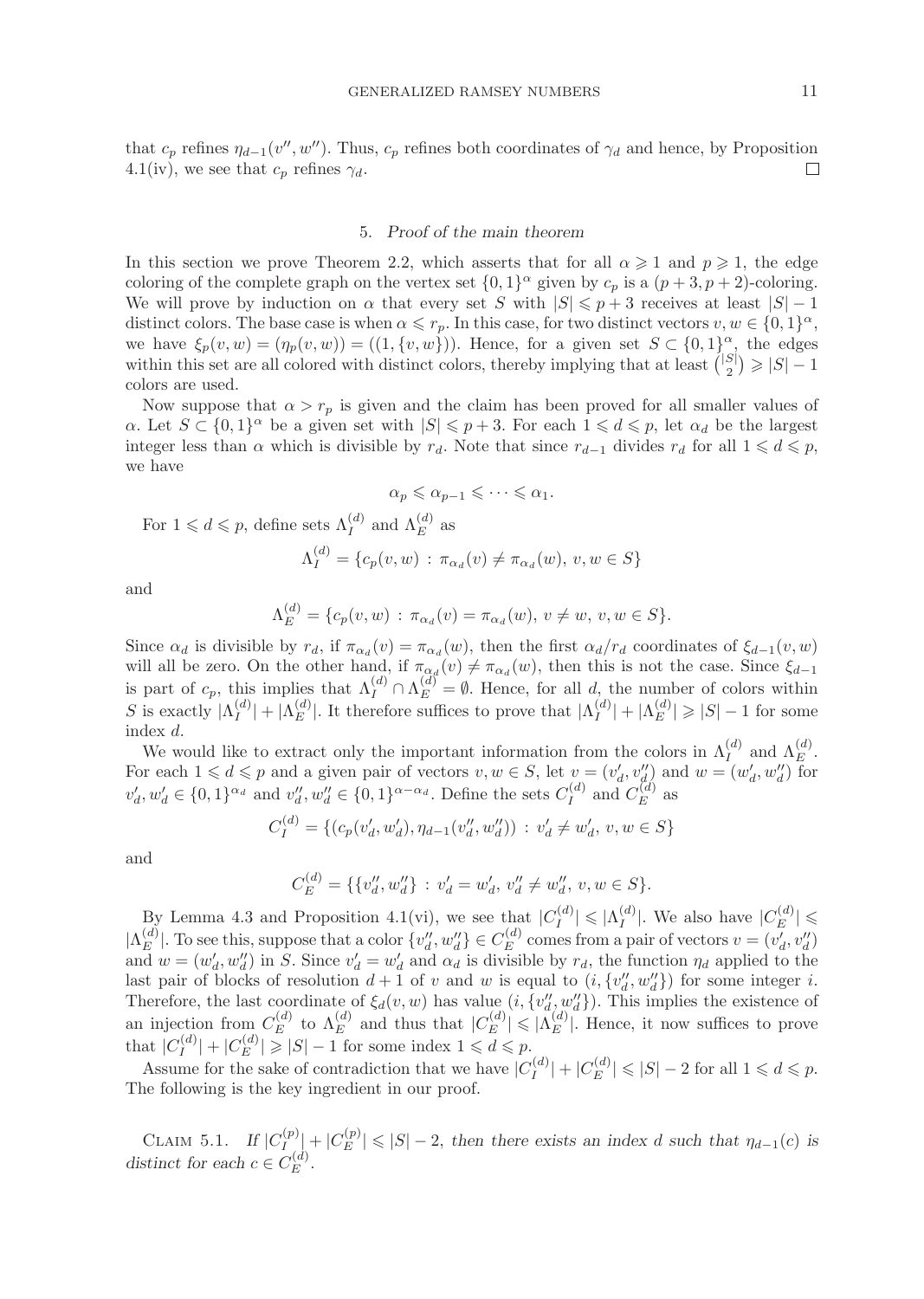The proof of this claim will be given later. Let d be the index guaranteed by the claim and let  $C_I = C_I^{(d)}$ ,  $C_E = C_E^{(d)}$ . Abusing notation, for two vectors  $v, w \in S$ , we will from now on refer to the color between v and w as the corresponding 'color' in  $C_I$  or  $C_E$ .

Let  $S' = \pi_{\alpha_d}(S)$  and, for a vector  $v' \in S'$ , let  $T_{v'} = \{v : \pi_{\alpha_d}(v) = v', v \in S\}$ . Note that the sets  $T_{v'}$  form a partition of S. Therefore,

<span id="page-11-3"></span>
$$
\sum_{v' \in S'} |T_{v'}| = |S|.
$$
\n(5)

Let  $C_B$  be the set of colors which appear within the set S' under the coloring  $c_p$ . Since  $S' \subset \{0,1\}^{\alpha_d}$  and  $\alpha_d < \alpha$ , the inductive hypothesis implies that

<span id="page-11-1"></span>
$$
|C_B| \geqslant |S'| - 1. \tag{6}
$$

For a color  $c \in C_E$ , let  $\mu_c$  be the number of (unordered) pairs of vectors  $v, w$  such that c is the color between v and w. Note that for each  $v' \in S'$ , the set of colors that appear within  $T_{v'}$ is a subset of  $C_E$ . Hence, by counting the number of edges colored by some color in  $C_E$  in two different ways, we get that

<span id="page-11-2"></span>
$$
\sum_{c \in C_E} \mu_c = \sum_{v' \in S'} \binom{|T_{v'}|}{2} \geqslant \sum_{v' \in S'} (|T_{v'}| - 1). \tag{7}
$$

Together with the three equations above, the following bound on  $|C_I|$ , whose proof we defer for a moment, yields a contradiction.

<span id="page-11-0"></span>
$$
|C_I| \geq |C_B| + \sum_{c \in C_E} (\mu_c - 1). \tag{8}
$$

Indeed, if this inequality holds, then, by  $(8)$ ,  $(6)$  and  $(7)$ , respectively, we have

$$
|C_I| + |C_E| \geqslant \left( (|S'|-1) + \sum_{c \in C_E} (\mu_c - 1) \right) + |C_E| = (|S'|-1) + \sum_{c \in C_E} \mu_c
$$
  

$$
\geqslant (|S'|-1) + \sum_{v' \in S'} (|T_{v'}|-1) = \left( \sum_{v' \in S'} |T_{v'}| \right) - 1.
$$

By [\(5\)](#page-11-3), we see that the right-hand side is equal to  $|S| - 1$ . Therefore, we obtain  $|C_I| + |C_E| \ge$  $|S| - 1$ , which contradicts the assumption that  $|C_I| + |C_E| \leq |S| - 2$ .

To prove [\(8\)](#page-11-0), we examine the interaction between the three sets of colors  $C_I$ ,  $C_B$  and  $C_E$ . Note that each color  $c \in C_I$  is of the form  $c = (c', ?)$  for some  $c' \in C_B$ , where the question mark '?' stands for an unspecified coordinate. This fact already gives the trivial bound  $|C_I| \geqslant |C_B|$ . To obtain [\(8\)](#page-11-0), we improve this inequality by considering the '?' part of the color and its relation to colors in  $C_E$ . Take a color  $c'' = \{v'', w''\} \in C_E$  and suppose that  $c''$  has multiplicity  $\mu_{c''} \geq$ 2. Then there exist vectors  $x, y \in S'$  such that  $(x, v''), (x, w'') \in T_x$  and  $(y, v''), (y, w'') \in T_y$ . Consider the color of the pairs  $((x, v''), (y, v''))$  and  $((x, v''), (y, w''))$  in  $C_I$ . These colors are of the form

$$
(c_p(x, y), \eta_{d-1}(v'', v'')) = (c_p(x, y), 0) \in C_I \text{ and}
$$
  

$$
(c_p(x, y), \eta_{d-1}(v'', w'')) = (c_p(x, y), \eta_{d-1}(c'')) \in C_I.
$$
  
(9)

<span id="page-11-4"></span>Here we abuse notation and define  $\eta_{d-1}(c'') = \eta_{d-1}(v'', w'')$ , which is allowed since the right-<br>hand side is summatrie in the two input coordinates. Therefore, begins a solen s'' with  $\mu \to 2$ hand side is symmetric in the two input coordinates. Therefore, having a color  $c''$  with  $\mu_{c''} \geq 2$ already implies that  $|C_I| \geq |C_B| + 1$ . We carefully analyze the gain coming from these pairs for each color in  $C_E$ . To this end, for each  $x \in S'$ , we define

$$
C_{E,x} = \{ \{v'', w''\} : (x, v''), (x, w'') \in T_x, v'' \neq w'' \}.
$$

For each  $c' \in C_B$ , we will count the number of colors of the form  $(c', ?) \in C_I$ . There are two cases.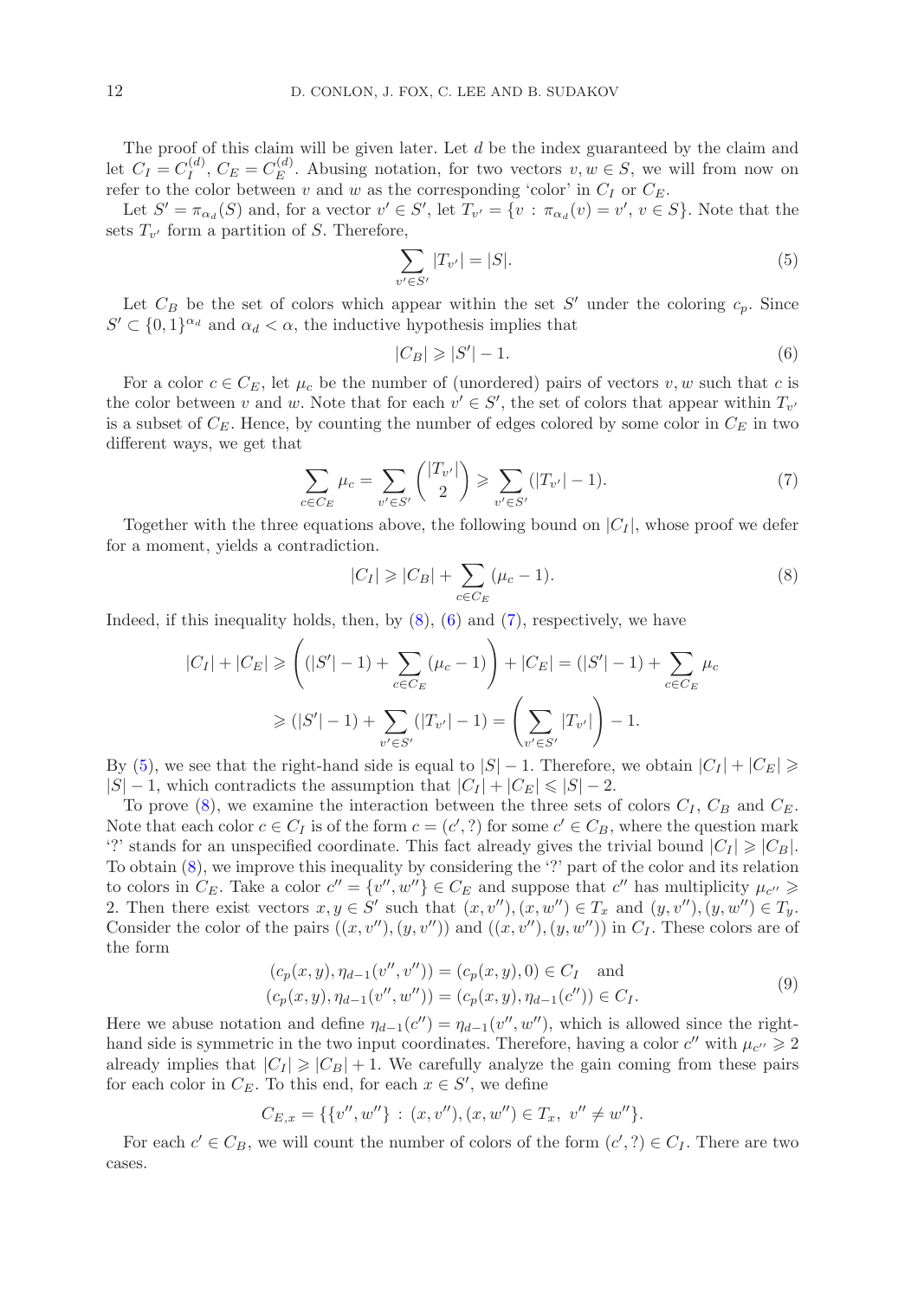Case 1: For all  $x, y \in S'$  with  $c_p(x, y) = c'$ ,  $C_{E,x} \cap C_{E,y} = \emptyset$ .

Apply the trivial bound asserting that there is at least one color of the form  $(c', ?)$  in  $C_I$ . *Case* 2: There exists a pair  $x, y \in S'$  with  $c_p(x, y) = c'$  such that  $C_{E,x} \cap C_{E,y} \neq \emptyset$ .

If we have  $c'' \in C_{E,x} \cap C_{E,y}$  for some  $x, y \in S'$  with  $c_p(x,y) = c'$ , then, by the observation made in [\(9\)](#page-11-4), we have both  $(c', 0)$  and  $(c', \eta_{d-1}(c''))$  in  $C_I$ . This shows that the number of colors in  $C_{\sigma}$  of the form  $(c', 2)$  is at least in  $C_I$  of the form  $(c', ?)$  is at least

$$
|\{(c',0)\}\cup\{(c',\eta_{d-1}(c'')):\exists x,y\in S',\ c_p(x,y)=c',\ c''\in C_{E,x}\cap C_{E,y}\}|.
$$

By Claim 5.1, the function  $\eta_{d-1}$  is injective on  $C_E$  and thus the above number is equal to

$$
1 + |\{c'': \exists x, y \in S', c_p(x, y) = c', c'' \in C_{E,x} \cap C_{E,y}\}|.
$$

By combining Cases 1 and 2, we see that the number of colors in  $C_I$  satisfies

$$
|C_I| \geq |C_B| + \sum_{c' \in C_B} |\{c'' \in C_E : \exists x, y \in S', c_p(x, y) = c', c'' \in C_{E,x} \cap C_{E,y}\}|
$$
  
=  $|C_B| + |\{(c', c'') \in C_B \times C_E : \exists x, y \in S', c_p(x, y) = c', c'' \in C_{E,x} \cap C_{E,y}\}|$   
=  $|C_B| + \sum_{c'' \in C_E} |\{c' \in C_B : \exists x, y \in S', c_p(x, y) = c', c'' \in C_{E,x} \cap C_{E,y}\}|.$ 

For a fixed color  $c'' \in C_E$ , there are precisely  $\mu_{c''}$  vectors  $x \in S'$  for which the color  $c''$  is in  $C_{E,x}$ . Since  $S' \subseteq \{0,1\}^{\alpha_d}$ , by the induction hypothesis (recall that our induction is on  $\alpha$ ), for each fixed  $c''$ , we have

$$
|\{c' \in C_B : \exists x, y \in S', c_p(x,y) = c', c'' \in C_{E,x} \cap C_{E,y}\}| \geq \mu_{c''} - 1.
$$

Thus we obtain

$$
|C_I| \geq |C_B| + \sum_{c'' \in C_E} (\mu_{c''} - 1),
$$

which is  $(8)$ .

#### 5.1. *Proof of Claim* 5.1

Claim 5.1 asserts that there exists an index d such that  $\eta_{d-1}(c)$  is distinct for each  $c \in C_E^{(d)}$ .<br>It will be useful to consider the function by which is defined as follows for distinct vectors.

It will be useful to consider the function  $h_d$ , which is defined as follows: for distinct vectors  $v$  and  $w$ , define

$$
h_d(v, w) = \{v_i^{(d)}, w_i^{(d)}\},\
$$

where  $v_i^{(d)}$ ,  $w_i^{(d)}$  are the first pair of blocks of resolution d for which  $v_i^{(d)} \neq w_i^{(d)}$ . Also, define  $h_d(v, v) = 0$  for all vectors v. Note that we can also define  $h_d$  over unordered pairs  $\{v, w\}$  of vectors as  $h_d(\{v, w\}) = h_d(v, w)$ , since  $h_d(v, w) = h_d(w, v)$  for all pairs v and w. Throughout the subsection, by abusing notation, we will be applying  $h_d$  to both ordered and unordered pairs without further explanation.

Recall that  $\eta_d(v, w) = (i, \{v_i^{(d)}, w_i^{(d)}\})$  and  $\eta_d(v, v) = 0$  and, therefore,  $\eta_d$  refines  $h_d$  (both considered as functions over the domain  $C_E^{(d)}$ . Hence, to prove the claim, it suffices to prove that  $h_{d-1}(c)$  is distinct for each  $c \in C_E^{(d)}$ . Another important observation is that for all  $1 \leq d \leq p$ , we can redefine the sets  $C_E^{(d)}$  as

$$
C_E^{(d)} = \{h_d(v, w) : \pi_{\alpha_d}(v) = \pi_{\alpha_d}(w), v \neq w, v, w \in S\},\
$$

because  $v'_d = \pi_{\alpha_d}(v_d) = \pi_{\alpha_d}(w_d) = w'_d$  and  $h_d(v, w)$  is simply the second coordinate of  $\eta_d(v, w)$ . We first prove that there is a certain monotonicity between the sets  $C_E^{(d)}$  for  $1 \leqslant d \leqslant p$ .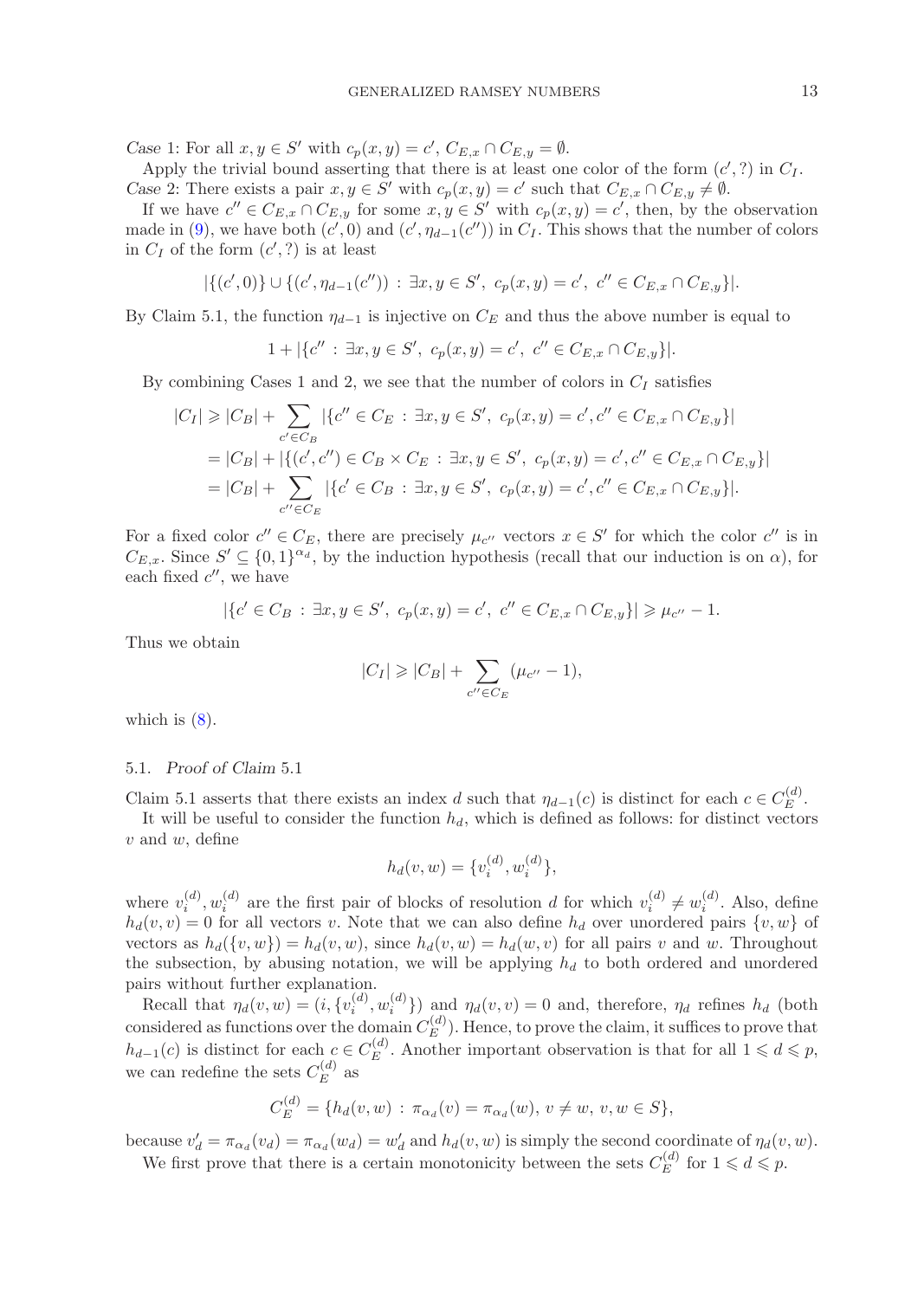CLAIM 5.2. *For all d satisfying*  $2 \le d \le p$ , *there exists an injective map*  $j_d : C_E^{(d-1)} \to C_E^{(d)}$  which maps  $\{x, y\} \in C_E^{(d-1)}$  to

$$
y_d(x, y) = \{(v, x), (v, y)\} \in C_E^{(d)},
$$

*for some vector*  $v \in \{0, 1\}^{\alpha_{d-1} - \alpha_d}$  depending on the color  $\{x, y\}$ . Furthermore,  $h_{d-1} \circ j_d$  is the identity map on  $C_E^{(d-1)}$ .

*Proof.* Take a color  $\{x, y\} \in C_E^{(d-1)}$  and assume that  $\{x, y\} = h_{d-1}(v_x, v_y)$  for  $v_x, v_y \in S$ .<br>By the definition of  $C_E^{(d-1)}$ , we may take  $v_x$  and  $v_y$  of the form

$$
v_x = (v_0, x)
$$
 and  $v_y = (v_0, y)$ ,

for some vector  $v_0 \in \{0,1\}^{\alpha_{d-1}}$ . Fix an arbitrary such pair  $(v_x, v_y)$  for each  $\{x, y\} \in C_E^{(d-1)}$ .<br>Let  $v_x = (v_x, v_y)$  for  $v_y \in [0, 1]^{d}$  and  $v_y \in [0, 1]^{d-1} = \alpha_d$ . Then  $v_y = (v_y, v_y)$  and  $v_y$ .

Let  $v_0 = (v_1, v_2)$  for  $v_1 \in \{0, 1\}^{\alpha_d}$  and  $v_2 \in \{0, 1\}^{\alpha_{d-1} - \alpha_d}$ . Then  $v_x = (v_1, v_2, x)$  and  $v_y =$  $(v_1, v_2, y)$ . Since

$$
\pi_{\alpha_d}(v_x) = v_1 = \pi_{\alpha_d}(v_y),
$$

we see that

$$
h_d(v_x, v_y) = \{(v_2, x), (v_2, y)\} \in C_E^{(d)}.
$$

Define  $g_d(x, y) = h_d(v_x, v_y) = \{(v_2, x), (v_2, y)\}\.$  Note that the range of  $g_d$  is  $C_d^{(d)}$  and that  $g_d$  is<br>injective. Moreover, since  $y$  is a vector of length  $g_u$ , which is divisible by r. injective. Moreover, since  $v_2$  is a vector of length  $\alpha_{d-1} - \alpha_d$  which is divisible by  $r_{d-1}$ , we see that

$$
h_{d-1}(j_d(x,y)) = h_{d-1}((v_2,x),(v_2,y)) = \{x,y\}.
$$

The claim follows.

In particular, Claim 5.2 implies that

$$
|C_E^{(1)}| \leq |C_E^{(2)}| \leq \cdots \leq |C_E^{(p)}|.
$$

If  $|C_{E_i}^{(1)}| \leq 1$ , then  $d = 1$  trivially satisfies the required condition. Hence, we may assume that  $|C_E^{(1)}| \geqslant 2$ . On the other hand, recall that we are assuming that  $|C_I^{(p)}| + |C_E^{(p)}| \leqslant |S| - 2 \leqslant 2$  $p+1$ . If  $|C_I^{(p)}|=0$ , then there exists at most one element  $v_p \in \pi_{\alpha_p}(S)$  and all elements of S are of the form  $(v_p, x)$  for some  $x \in \{0, 1\}^{\alpha - \alpha_p}$ . But then

<span id="page-13-0"></span>
$$
|C_E^{(p)}| \geqslant \binom{|S|}{2} \geqslant |S| - 1,\tag{10}
$$

contradicting our assumption. Therefore, we may assume that  $|C_I^{(p)}| \geq 1$ , from which it follows that  $|C_E^{(p)}| \leq p$ . Hence,

$$
2 \leqslant |C_E^{(1)}| \leqslant |C_E^{(2)}| \leqslant \cdots \leqslant |C_E^{(p)}| \leqslant p.
$$

If  $p = 1$ , this is impossible. If  $p \ge 2$ , then, by the pigeonhole principle, there exists an index d such that  $|C_E^{(d-1)}| = |C_E^{(d)}|$ . For this index, the map  $j_d$  defined in Claim 5.2 becomes a bijection. Then, since  $h_{d-1} \circ \jmath_d$  is the identity map on  $C_E^{(d-1)}$ , we see that  $h_{d-1}(c)$  is distinct for each  $\sigma_{\mathcal{L}}^{(d)}$ .  $c \in C_E^{(d)}$ . This proves the claim.

 $\Box$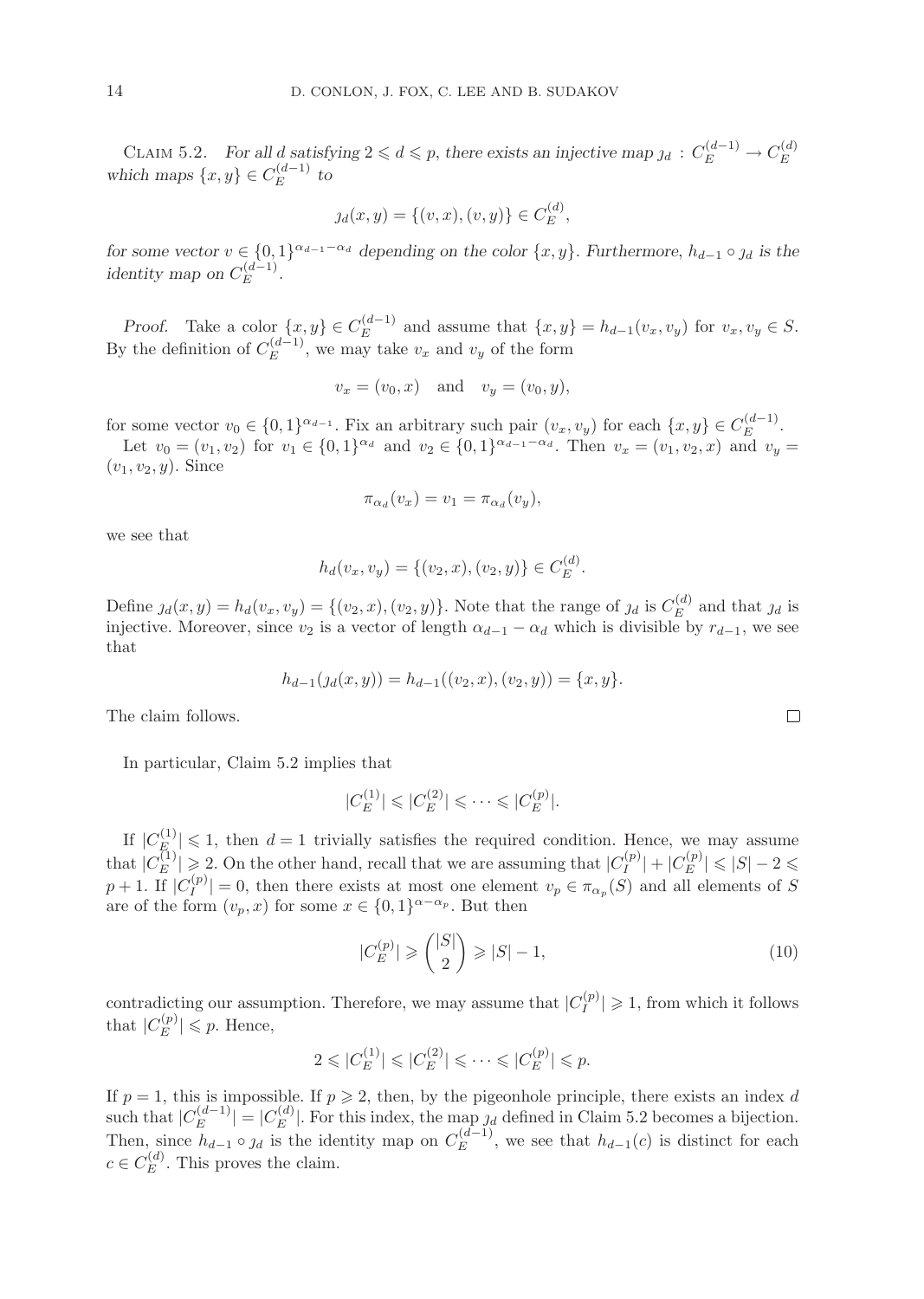#### 6. *Concluding remarks*

# 6.1. *Better than*  $(p+3, p+2)$ -coloring

Let  $r = \sqrt{(p+4)/2}$ . We can in fact prove that  $c_p$  is a  $(p + \lfloor r \rfloor + 1, p + \lfloor r \rfloor)$ -coloring. This improvement comes from exploiting the slackness of the inequality [\(10\)](#page-13-0) used in Subsection 5.1. To see this, we replace the bound on S by  $|S| \leq p + r + 1$  in the proof given above. Since we have already proved the result for  $|S| \leq p+3$ , we may assume that  $|S| \geq p+4$ .

If  $|C_I^{(p)}| \geq r-1$ , then we have

$$
|C_E^{(p)}| \leqslant |S|-2-|C_I^{(p)}| \leqslant p
$$

and we can proceed as in the proof above. We may therefore assume that  $|C_I^{(p)}| < r - 1$ . Let  $S_p = \pi_{\alpha_p}(S)$ . Then, since

$$
|S_p| - 1 \leqslant |C_I^{(p)}| < r - 1,
$$

we know that  $|S_p| < r$ . Since

$$
\sum_{v \in S_p} |\pi_{\alpha_p}^{-1}(v)| = |S|,
$$

there exists a  $v \in S_p$  such that  $|\pi_{\alpha_p}^{-1}(v)| \geqslant |S|/|S_p|$ . Note that every pair of vectors  $w_1, w_2 \in S_p$  $\pi_{\alpha_p}^{-1}(v)$  gives a distinct emerging color. Moreover, by the inductive hypothesis, we have at least  $|S_p|$  – 1 inherited colors. Hence, the total number of colors in the coloring  $c_p$  within the set S is at least

$$
|S_p| - 1 + \binom{|\pi_{\alpha_p}^{-1}(v)|}{2} \geq |S_p| - 1 + \frac{1}{2} \frac{|S|}{|S_p|} \left(\frac{|S|}{|S_p|} - 1\right),
$$

which, since

$$
|S_p| < r = \sqrt{\frac{p+4}{2}} \leqslant \sqrt{\frac{|S|}{2}},
$$

is minimized when  $|S_p|$  is maximized. Thus the number of colors within the set S is at least

$$
\sqrt{\frac{|S|}{2}} - 1 + |S| - \sqrt{\frac{|S|}{2}} = |S| - 1.
$$

This concludes the proof.

#### 6.2. *Using fewer colors*

Recall that the coloring  $c_p$  was built from the functions

$$
\eta_d(v, w) = (i, \{v_i^{(d)}, w_i^{(d)}\}),
$$

where *i* is the minimum index for which  $v_i^{(d)} \neq w_i^{(d)}$ . The function  $\eta_d$  can in fact be replaced by the function

$$
h_d(v, w) = \{v_i^{(d)}, w_i^{(d)}\}
$$

(note that this is the function used in Section 5.1). In other words, even if we replace all occurrences of  $\eta_d$  with  $h_d$  in the definition of  $c_p$ , we can still show that  $c_p$  is a  $(p+3, p+2)$ coloring. Moreover, there exists a constant  $a_p$  such that the coloring of the complete graph on n vertices defined in this way uses only

$$
2^{a_p (\log n)^{1-1/(p+1)}}
$$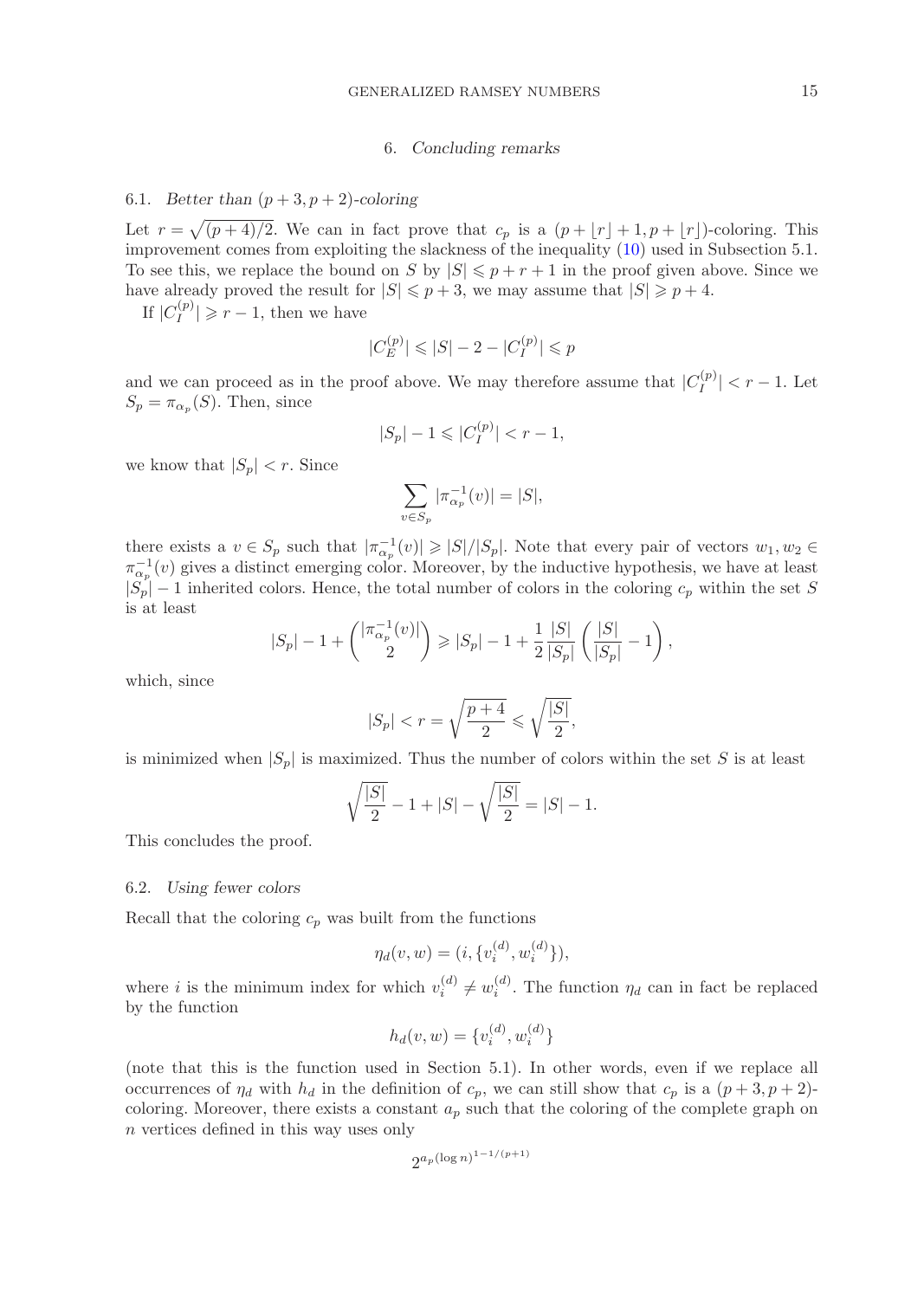colors. That is, we gain a  $\log \log n$  factor in the exponent compared with Theorem 2.1. The tradeoff is that the proof is now more complicated, the chief difficulty being to find an appropriate analog of Lemma 4.2 which works when  $\eta_d$  is replaced by  $h_d$ .

#### 6.3. *Top-down approach*

There is another way to understand our coloring as a generalization of Mubayi's coloring. Recall that Mubayi's coloring is given as follows: for two vectors  $v, w \in [m]^t$  satisfying  $v = (v_1, \ldots, v_t)$ and  $w = (w_1, \ldots, w_t)$ , let

$$
c(v, w) = (\{v_i, w_i\}, a_1, a_2, \dots, a_t),
$$

where *i* is the minimum index for which  $v_i \neq w_i$  and  $a_j = 0$  if  $v_j = w_j$  and  $a_j = 1$  if  $v_j \neq w_j$ . Suppose that we are given positive integers  $t_1$  and  $t_2$ . For two vectors  $v, w \in [m]^{t_1 t_2}$ , let  $v = (v_1^{(1)}, \ldots, v_{t_2}^{(1)})$  and  $w = (w_1^{(1)}, \ldots, w_{t_2}^{(1)})$  for vectors  $v_i^{(1)} \in [m]^{t_1}$  and  $w_i^{(1)} \in [m]^{t_1}$ . Define the coloring  $c^{(2)}$  as

$$
c^{(2)}(v,w) = (\{v_i^{(1)}, w_i^{(1)}\}, c(v_1^{(1)}, w_1^{(1)}), \dots, c(v_{t_2}^{(1)}, w_{t_2}^{(1)})),
$$

where *i* is the minimum index for which  $v_i^{(1)} \neq w_i^{(1)}$ .

Note that this can also be understood as a variant of  $c$ , where we record more information in the  $(a_1,\ldots,a_t)$  part of the vector (this is a 'top-down' approach and the previous definition is a 'bottom-up' approach). The coloring  $c^{(2)}$  is essentially equivalent to  $c_2$  defined in Section 6.2 and can be further generalized to give a coloring corresponding to  $c_p$  for  $p \geq 3$ . However, the proof again becomes more technical for this choice of definition.

One advantage of defining the coloring using this top-down approach is that it becomes easier to see why the coloring  $c_p$  on  $K_{n_2}$  contains the coloring  $c_p$  on  $K_{n_1}$ , where  $n_1 < n_2$ , as an induced coloring. To see this, in the example above, suppose that  $n_1 = m^{t_1 t_2}$  and  $n_2 = n^{s_1 s_2}$  for  $m \leq n$ ,  $t_1 \leq s_1$  and  $t_2 \leq s_2$ . Then the natural injection from  $[m]$  to  $[n]$  extends to an injection<br>from  $[m]$ <sup>t</sup> to  $[n]$ <sup>51</sup>, and then to an injection from  $[m]$ <sup>t<sub>1</sub>*t<sub>2</sub>*, to  $[n]$ <sup>5152</sup>. This injection shows that </sup> from  $[m]^{t_1}$  to  $[n]^{s_1}$  and then to an injection from  $[m]^{t_1t_2}$  to  $[n]^{s_1s_2}$ . This injection shows that the coloring  $c^{(2)}$  on  $K_{n_2}$  contains the coloring  $c^{(2)}$  on  $K_{n_1}$  as an induced coloring. As in Section 2.1, it then follows that  $c^{(2)}$  (and thus  $c_2$ ) fails to be a  $(q, q^{\varepsilon})$ -coloring for large enough q. Similarly, for all fixed  $p \ge 3$ , we can show that  $c_p$  fails to be a  $(q, q^{\epsilon})$ -coloring for large enough q.

#### 6.4. *Stronger properties*

We can show (see [**[1](#page-16-7)**]) that the variant of Mubayi's coloring, discussed in Section 2.1, actually has the following stronger property: for every pair of colors, the graph whose edge set is the union of these two color classes has chromatic number at most three (previously, we only established the fact that the clique number is at most three). We suspect that this property can be generalized.

QUESTION 6.1. Let  $p \geq 4$  be an integer. Does there exist an edge coloring of the complete graph  $K_n$  with  $n^{o(1)}$  colors such that the union of every  $p-1$  color classes has chromatic number at most  $p$ ?

We do not know whether our coloring has this property or not.

#### 6.5. *Lower bound*

Some work has also been done on the lower bound for  $f(n, p, p - 1)$ . As mentioned in the introduction, for  $p = 3$  it is known that  $c' \log n / \log \log n \leq f(n, 3, 2) \leq c \log n$ . For  $p = 4$ , the gap between the lower and upper bounds is much wider. The well-known bound  $r_k(4) \leq k^{ck}$  on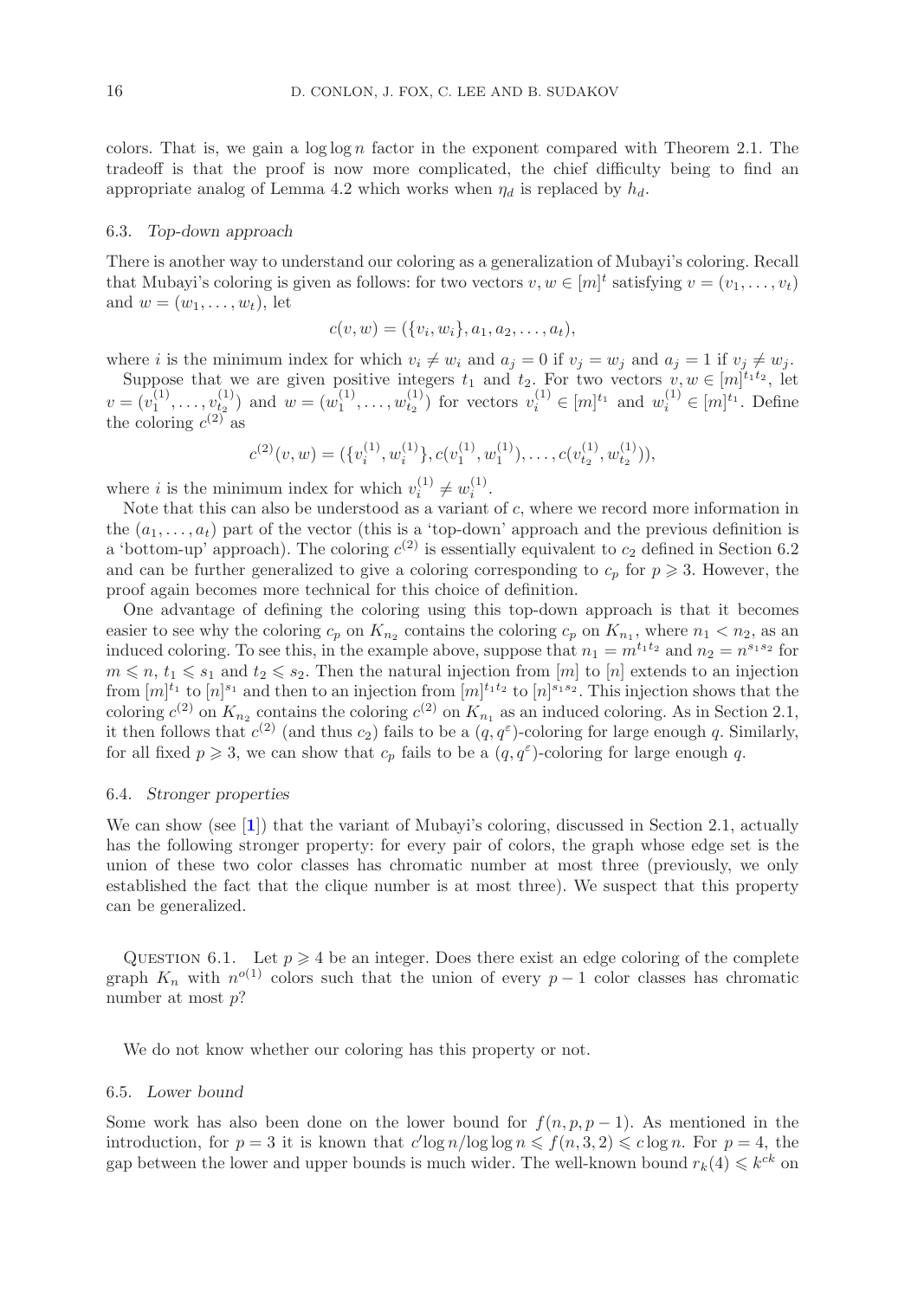the multicolor Ramsey number of  $K_4$  translates to  $f(n, 4, 3) \geqslant c \log n / \log \log n$ , while Mubayi's<br>coloring gives an unper bound of  $f(n, 4, 3) \leqslant c \sqrt{\log n}$ . The large hound has been improved coloring gives an upper bound of  $f(n, 4, 3) \leq e^{c\sqrt{\log n}}$ . The lower bound has been improved, first, by Kostochka and Mubayi [[7](#page-16-8)], to  $f(n, 4, 3) \geqslant c \log n / \log \log \log n$  and then, by Fox and Sudakov [[6](#page-16-9)], to  $f(n, 4, 3) \geq c \log n$ , which is the current best known bound.

For  $p \geqslant 5$ , we can obtain a similar lower bound from the following formula, valid for all p and q.

<span id="page-16-10"></span>
$$
f(nf(n, p-1, q-1), p, q) \geqslant f(n, p-1, q-1). \tag{11}
$$

To prove this formula, put  $N = nf(n, p-1, q-1)$  and consider an edge coloring of  $K_N$ with fewer than  $f(n, p-1, q-1)$  colors. It suffices to show that there exists a set of p vertices which uses at most  $q-1$  colors on its edges. If  $f(n, p-1, q-1) = 1$ , then the inequality above is trivially true. If not, then for a fixed vertex  $v$ , there exists a set V of at least  $[(N-1)/(f(n, p-1, q-1)-1)] \geq n$  vertices adjacent to v by the same color. Since the edges within the set V are colored by fewer than  $f(n, p - 1, q - 1)$  colors, the definition of  $f(n, p-1, q-1)$  implies that we can find a set X of  $p-1$  vertices with at most  $q-2$  colors used on its edges. It follows that the set  $X \cup \{v\}$  is a set of p vertices with at most  $q-1$  colors used on its edges. The claim follows.

From [\(11\)](#page-16-10) and the lower bound  $f(n, 4, 3) \geq c \log n$ , one can deduce that

$$
f(n, p, p - 1) \geq (1 + o(1))f(n, 4, 3) \geq (c + o(1))\log n
$$

for all  $p \ge 5$ . On the other hand, since the best known upper bound on  $f(n, p, p - 1)$  is

$$
f(n, p, p-1) \leq 2^{a_p(\log n)^{1-1/(p-2)}},
$$

the gap between the upper and lower bounds gets wider as  $p$  gets larger. It would be interesting to know whether either bound can be substantially improved. In particular, the following question seems important.

QUESTION 6.2. For  $p \ge 5$ , can we give better lower bounds on  $f(n, p, p-1)$  than the one which follows from  $f(n, 4, 3)$ ?

*Acknowledgement.* We thank the anonymous referee for a number of helpful comments on the manuscript.

#### *References*

- <span id="page-16-7"></span>**1.** D. Conlon, J. Fox, C. Lee and B. Sudakov, 'On the grid Ramsey problem and related questions', Preprint, 2014, arXiv:1405.6587 [math.CO].
- <span id="page-16-6"></span>**2.** D. Eichhorn and D. Mubayi, 'Edge-coloring cliques with many colors on subcliques', *Combinatorica* 20 (2000) 441–444.
- <span id="page-16-2"></span>**3.** P. ERDOS, 'Problems and results on finite and infinite graphs', *Recent advances in graph theory (Proc. Second Czechoslovak Sympos., Prague, 1974)* (Academia, Prague, 1975) 183–192.
- <span id="page-16-3"></span>**4.** P. Erdos˝ , 'Solved and unsolved problems in combinatorics and combinatorial number theory', *Proceedings of the Twelfth Southeastern Conference on Combinatorics, Graph Theory and Computing, vol. I (Baton Rouge, LA, 1981)*, Congr. Numer 32 (Utilitas Mathematica, Winnipeg, MB, 1981) *Proc. London Math. Soc.*, 49–62.
- <span id="page-16-4"></span>**5.** P. ERDŐS and A. GYÁRFÁS, 'A variant of the classical Ramsey problem', *Combinatorica* 17 (1997) 459–467.
- <span id="page-16-9"></span>**6.** J. Fox and B. Sudakov, 'Ramsey-type problem for an almost monochromatic *K*4', *SIAM J. Discrete Math.* 23 (2008/09) 155–162.
- <span id="page-16-8"></span>**7.** A. Kostochka and D. Mubayi, 'When is an almost monochromatic *K*<sup>4</sup> guaranteed?', *Combin. Probab. Comput.* 17 (2008) 823–830.
- <span id="page-16-5"></span>**8.** D. Mubayi, 'Edge-coloring cliques with three colors on all 4-cliques', *Combinatorica* 18 (1998) 293–296.
- <span id="page-16-0"></span>**9.** J. NEŠETŘIL and M. ROSENFELD, 'I. Schur, C. E. Shannon and Ramsey numbers, a short story', *Discrete Math.* 229 (2001) 185–195.
- <span id="page-16-1"></span>**10.** V. Rosta, 'Ramsey theory applications', *Electron. J. Combin.* 11 (2004) Research Paper 89, 48 pp.